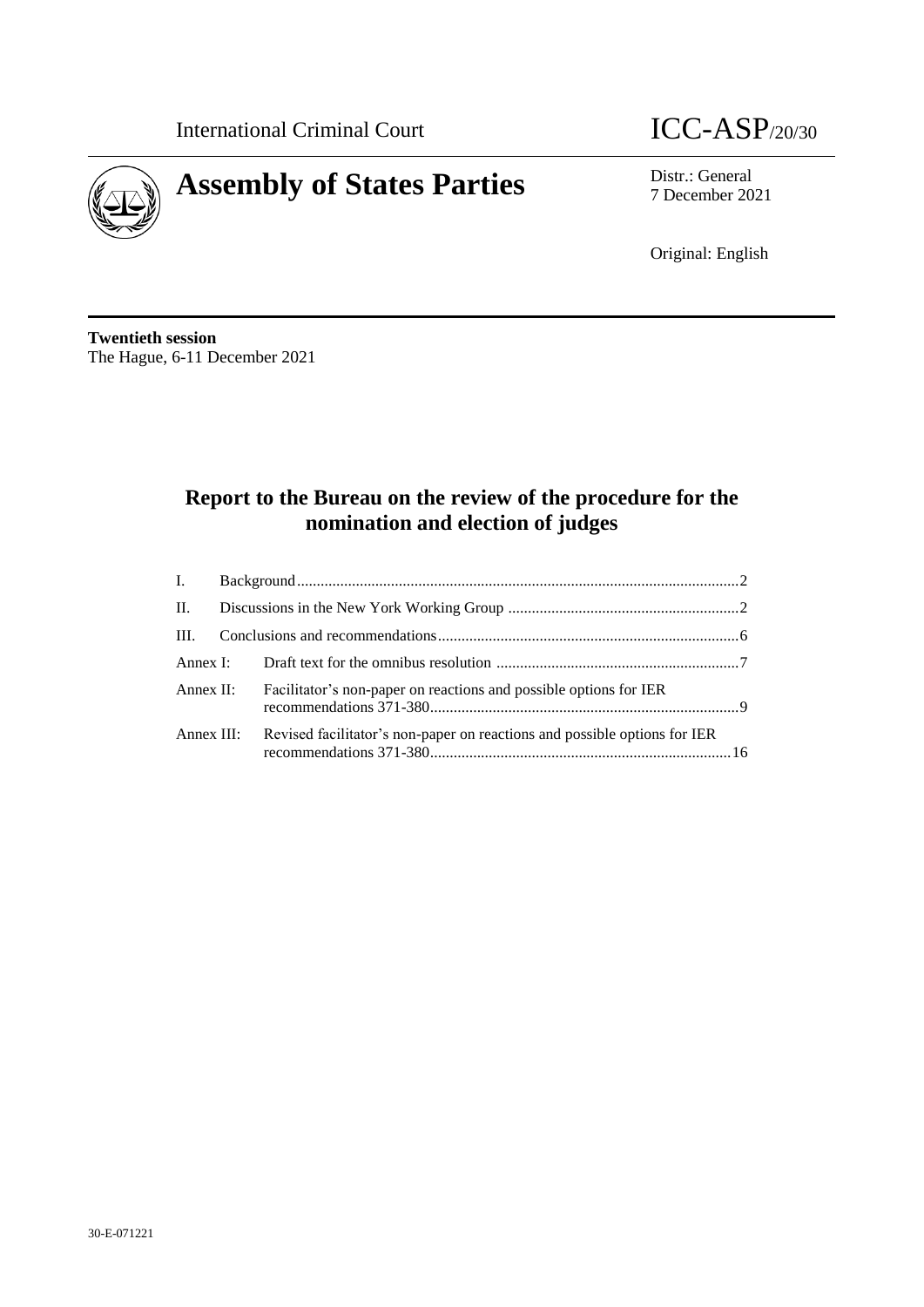## **I. Background**

This report is submitted pursuant to the mandate given to the facilitation of the New York Working Group of the Bureau ("Working Group") on the review of the procedure for the nomination and election of judges based on resolution ICC-ASP/19/Res.6, in which the Assembly of States Parties ("Assembly") decided "to continue to review the procedure for the nomination and election of judges as set forth in resolution ICC-ASP/3/Res.6 as amended, with a view to making any improvements as may be necessary, taking into account the work conducted so far as reflected in the facilitator's report" and requested "the Bureau to update the Assembly, at its twentieth session, on the progress of the review of the procedure for the nomination and election of judges". 1

2. The Working Group takes note of resolution ICC-ASP/19/Res.7 that "*welcome[d]* the report and recommendations of the Independent Expert Review contained in the document entitled 'Independent Expert Review of the International Criminal Court and the Rome Statute System - Final Report', dated 30 September 2021", and "*decide[d]* to establish a Review Mechanism, under the auspices of the Assembly" The Working Group also takes note that R371-R380, the relevant recommendations of the Independent Expert Review (IER) were allocated to the facilitation per the 'Comprehensive action plan for the assessment of the recommendations of the Group of Independent Experts, including requirements for possible further action' ("Comprehensive Action Plan"), which had been proposed by the Review Mechanism on 30 June 2021 and adopted by the Bureau on 28 July.

3. In its second meeting held on 8 April 2021, the Bureau appointed Mr. Luke Roughton (New Zealand) as the facilitator for the review of the procedure for the nomination and election of judges. 2

4. The Working Group held two intersessional meetings on 22 June and 14 October to exchange general views on the programme of work for 2021 and R371-R380, the IER recommendations allocated to the facilitation per the Comprehensive Action Plan. The facilitation conducted further consultations on 2, 15, and 22 November with the aim of assessing the allocated recommendations based on the non-paper featuring possible options to assess each recommendation circulated by the facilitator on 22 October and updated in line with the progress made during the consultations. To mitigate the impact of the COVID-19 pandemic, the meeting was convened virtually via the Court's WebEx platform.

5. The Working Group adopted the current report on 29 November 2021 via a silence procedure. The Working Group also adopted on 1 November via a silence procedure a report on the status of consideration of the allocated IER recommendations pursuant to paragraph 7 of resolution ICC-ASP/19/Res.7.<sup>3</sup>

### **II. Discussions in the New York Working Group**

6. At its first meeting of the facilitation held on 22 June 2021, the Working Group engaged in an overview of the topics to be addressed in the of work of the facilitation for 2021, including the consideration of the relevant IER recommendations, being R371 to R380, allocated to the facilitation under the Comprehensive Action Plan.

7. At this meeting, delegations addressed the high importance of the procedure for the nomination and election of judges and pointed out that the Group of Independent Experts had prioritized those IER recommendations relating to this procedure. Delegations mentioned that the next judicial election was not far, in particular considering the timeline of its entire process with different stages.

8. Some delegations emphasized that a compendium of information and commentary on national nomination procedures to be presented by the Advisory Committee on nominations

 1 ICC-ASP/19/Res.6, annex I, paras. 6(a) and 6(b).

<sup>&</sup>lt;sup>2</sup> Decisions of the Bureau of the Assembly of States Parties, 8 April 2021, available at https://asp.icc-

cpi.int/iccdocs/asp\_docs/ASP20/Bureau02.agenda%20and%20decisions%20-%2028Apr21.pdf. 3 ICC-ASP/19/Res.7. para. 7: "*Requests* the relevant Assembly Mandates designated as responsible for assessing and taking possible further action as appropriate on relevant recommendations to commence implementation in 2021 and to submit to the Bureau the outcome of its consideration, including on action already taken and proposals for next steps, by 1 November 2021[.]"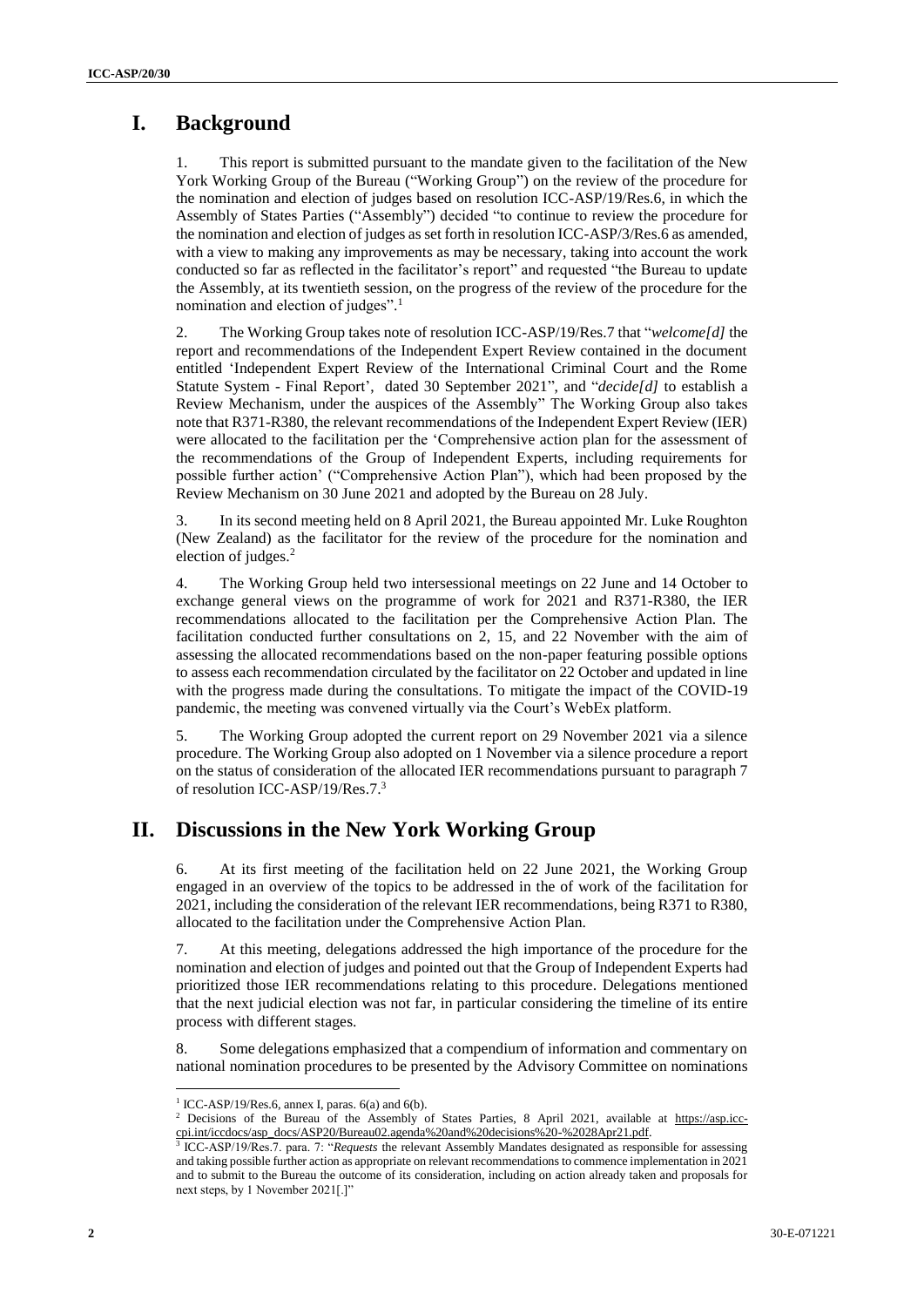of judges (ACN) would become an important tool for the procedure of the nomination and election of judges. 4 It was also expressed that the national nomination procedure was crucial given that it might increase the prospect of ensuring the election of judges of the highest quality, thus making it necessary that criteria for the procedure be established. A delegation pointed out that despite the lack of an IER recommendation directly addressing it, the Assembly should also continue working on eliminating the culture of vote-trading.

9. It was noted that there were no formal lessons learned process in the election of judges and thus it would be best to reflect upon the work of the ACN, including interviews and roundtables, when our memory was fresh. A delegation indicated that vetting should be prioritized, and while it was important to timely establish a mechanism for the election of the Deputy Prosecutor this year, the equivalent process would be needed for the election of judges. In this context, the mandates of the ACN might need to be reviewed. On the other hand, some delegations stated that the working methods of the ACN or issues related to its membership might better be addressed next year since the process to elect ACN members was underway.

10. Belgium reminded the Working Group of the two proposals of amendment to the procedure of the nomination and election of judges, which Belgium had first introduced in 2015 and had remained on the table since 2019. The delegation explained that the purpose of the proposals was to have the best qualified candidates in the election of judges. The first proposal was to add new OP16bis to the procedure for the nomination and election of judges to avoid an 'automatic election' when only one candidate remained and a significant number of delegations would not want to vote for the candidate, in which case Belgium suggested that casting either affirmative or negative votes should be granted. Belgium further stated that the election should be postponed when the candidate does not acquire the two-third majority in the first ballot of that last round. The second proposal was to amend OP20 of the procedure related to the minimum voting requirements regarding gender and regional criteria as referenced in the 'Informal guide and commentary to the procedure for the nomination and election of judges of the International Criminal Court'.<sup>5</sup>

11. At its second meeting of the facilitation held on 14 October, the Working Group exchanged general views to assess the IER recommendations allocated to the facilitation, being R371 to R380.

12. Regarding R371, delegations generally supported the recommendation to strengthen candidates' participation in interviews and roundtable discussions. Some delegations noted that virtual participation should be considered as an option on an equal footing or at least in some circumstances.

13. Regarding R372, delegations supported the recommendation in general that the Working Group should have a particular regard to the assessments highlighted in the ACN report in designing the modalities of the roundtable discussions.

14. Regarding R373, generally delegations supported the recommendation to include in the ACN's common questionnaire a provision for its accuracy to be certified by a senior national judiciary or nomination/appointment body. Some delegations raised questions about its feasibility, however, stating that it might not be possible to fully implement this recommendation as certain information, including subjective views or the aspects of personal history, might not be readily certifiable.

15. Regarding R374, delegations generally supported the recommendation requesting the ACN to assess the ability of the candidates' ability to manage complex international criminal trials as well as their suitability as a presiding judge.

16. Regarding R375, delegations supported the recommendation in general, but some noted that a certificate setting the procedure followed leading to the nomination might not be the most appropriate form that the ACN should require the nominating state to submit.

17. Regarding R376, although questions were raised by some delegations as to whether the full harmonization of nomination procedures would be feasible, general support was

 $\overline{a}$ 

<sup>4</sup> The note verale ICC-ASP/20/SP/40, dated 21 June 2021 set the deadline of submissions of information and commentary on the national nomination procedure as 30 September 2021 (Central European Time).

<sup>5</sup> ICC-ASP/16/INF.2.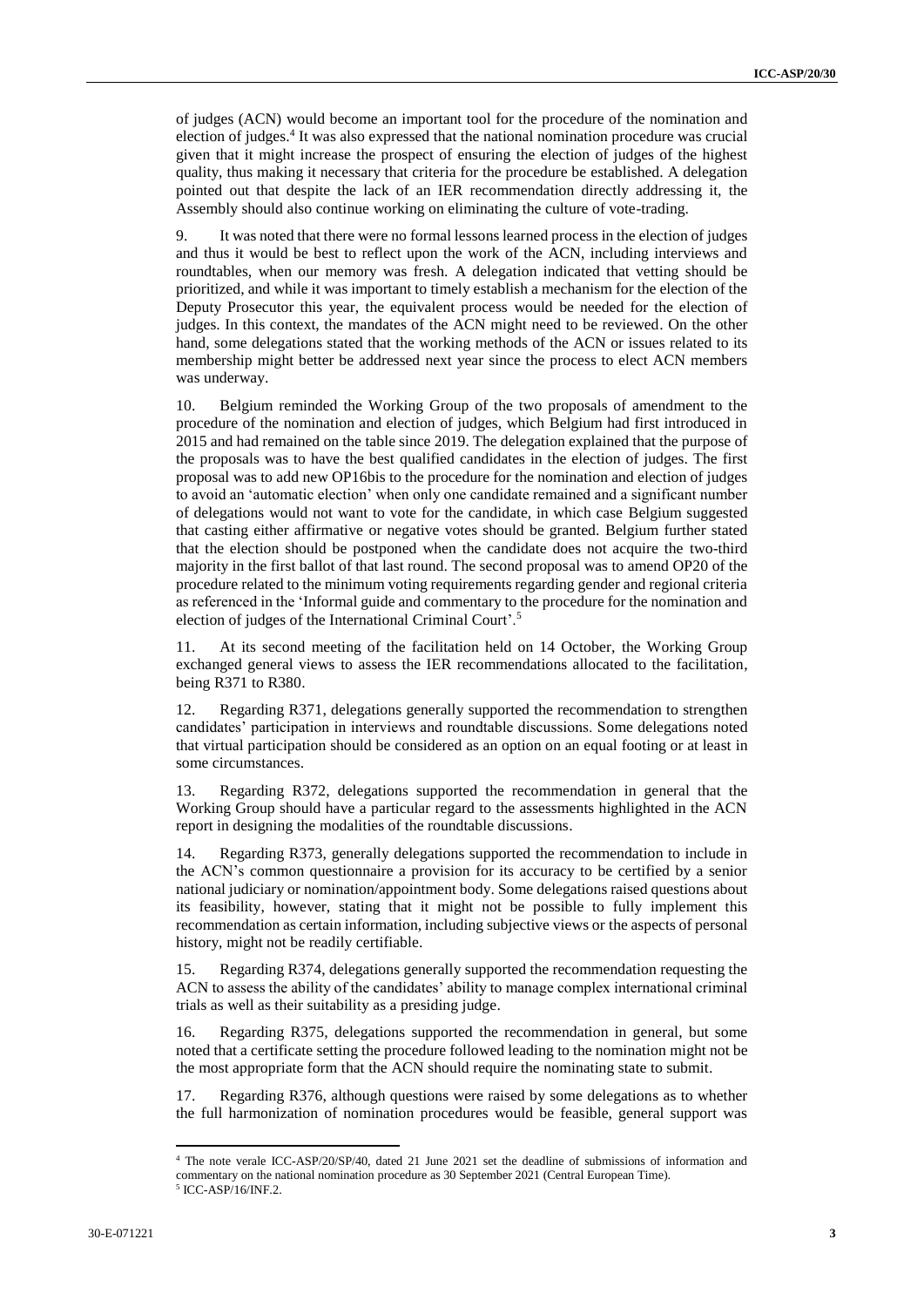found for the steps that could lead to some harmonization as long as it is in conformity with the Rome Statute, including for example in minimum requirements, criteria or guidelines, to inform or supplement national nomination processes. A view was expressed that the harmonization of 'process' would be more difficult than that of 'criteria'. It was also noted that the Assembly might not be able to initiate a process leading to some harmonization given the start of its twentieth session was nearer. In this regard, the existing process for submission of information and commentary on national nomination procedures and their compendium and reference documents that the ACN was requested to prepare by the twentieth session was also recalled.

18. Regarding R377, generally the recommendation mandating the facilitation to compile a set of criteria applicable to national nomination processes was supported with the caveat of the stated reactions to R376. A question was raised about whether this recommendation was feasible and in conformity with the Rome Statute.

19. Regarding R378, delegations agreed that the ACN report should be accorded utmost respect. However, questions were raised about the latter part that States Parties should not cast their votes in a way that is inconsistent with any aspect of the ACN's assessment, because of the effects of the existing minimum voting requirements, for example.

20. Regarding R379, some delegations expressed general support for the recommendation, though with questions and caveats. Some had questions about whether this recommendation was aimed at amending the Rome Statute criteria. A view was also presented that elements of criteria should apply to both List A and List B candidates.

21. Regarding R380, some support was expressed about the recommendation calling for consideration whether it is now appropriate to review the qualifications for the membership of the ACN, while others noted that because of the upcoming election of the members of the ACN, any review should be taken up at a later time.

22. At this meeting, Belgium informed that while its amendment proposals remained on the table, the delegation would not pursue substantive discussion this year in consideration of other issues, leaving the proposals set for discussion at a later stage.

23. At its third meeting of the facilitation held on 2 November, the Working Group had before it a non-paper, presented by the facilitator, and which included a facilitator's summary of the overall reactions to the recommendations, and non-exhaustive options for implementing the recommendations, should delegations wish to implement them. This nonpaper (attached for reference purposes as annex II to the present report) was presented under the responsibility of the facilitator as an aid to focus discussions, and without prejudice to the positions of delegations.

24. At this meeting, delegations exchanged views on the options presented. Regarding the options presented for the implementation of R371, Some delegations stated that video conferencing might be a reasonable way to conduct interviews, alongside in-person interviews, considering the practice that the Assembly had adopted for the past 18 months and thus requested a flexible approach on this matter. Some delegations further stated that "exceptional circumstances" under 12*bis* might not be clear or necessary as the same formulation contained in 12*quarter*. An observation was presented that the last report of the ACN indicated that the ACN preferred in-person interviews based on their experience, including during the COVID-19 pandemic.

25. Regarding the options presented for the implementation of R372, delegations supported the options and expressed flexibility on which option to take up, but with preferences expressed for option (b).

26. Regarding the options presented for the implementation of R373, support was expressed for option (b), with a delegation suggesting that certification for accuracy be limited to those aspects of the statement that are verifiable.

27. Regarding the option presented for the implementation of R374, Delegations expressed support for amending to the terms of reference of the ACN. The facilitator noted that in the event of this amendment, the proposed paragraph would be inserted in the middle of the list under 5*bis,* requiring the reordering of the list.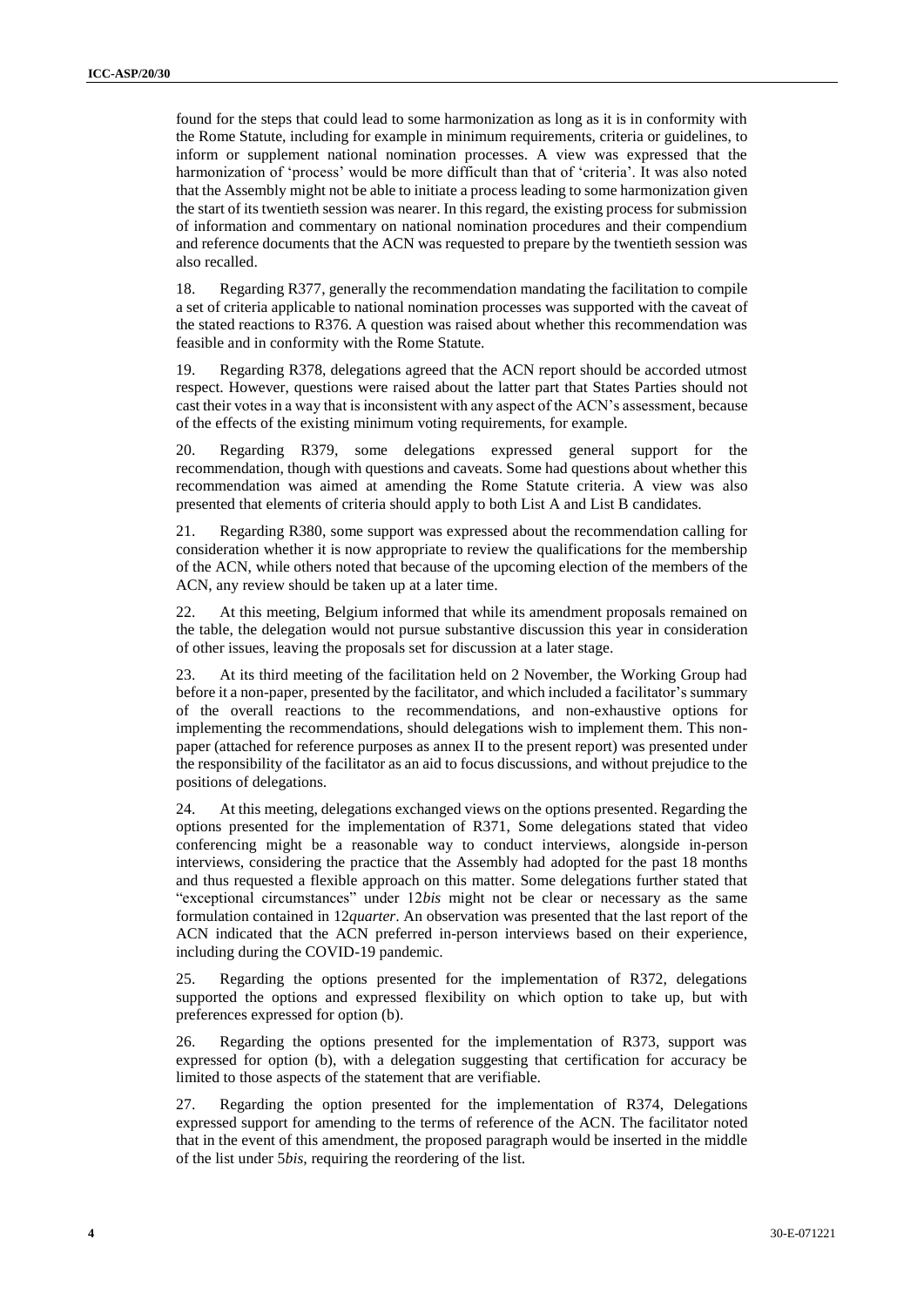28. Regarding the options presented for the implementation of R375, one delegation expressed that it was not comfortable with the idea of requiring a certificate (as reflected in option (b)), while other delegations expressed either a preference for option (a) or for either option.

29. Regarding the options presented for the implementation of R376 and R377, the facilitator explained the suggestion for the Working Group to consider R377 in 2022 on the basis that the Assembly had already requested the ACN to provide documents in relation to national nomination procedures, that this facilitation of the Working Group was not in a position to be able to compile criteria and guidelines as recommended in R377 in time for the upcoming session of the Assembly, and that this work could be done during 2022, as the outcome of the work could be applied to the election of judges in 2023, given the nomination process for that election would be opened in early 2023.

30. Delegations preferred option (b) for R376, with a view to envisaging the implementation of the recommendation while respecting and being in compliance with the Rome Statute. A delegation supported R376 without indicating a preference for either option, and the facilitator mentioned that options (a) and (b) were not mutually exclusive.

31. One delegation expressed a preference for option (a) for R377, on the basis that this seemed closer to the intent of the recommendation, while another delegation stated that option (b) was acceptable as it took into account the question of compliance with the Rome Statute, given that unlike option (a), the language "whether to compile…" in option (b) left the door open to sharing "best practices", for example, without imposing new criteria that were not provided for in the Statute.

32. Regarding the options presented for the implementation of R378, delegations expressed support for option (b).

33. Regarding the options presented for the implementation of R379, support was expressed for option (b), while one delegation expressed general support for implementing R379, pending the questions that had been raised by some delegations with respect to the recommendation in the second meeting.

34. Regarding the option presented for the implementation of R380, support was expressed for the option.

35. Following the third meeting, the facilitator circulated a revised version of the nonpaper, reflecting a narrowing down of the options based on the discussions at the third meeting. This is attached for reference purposes as annex III to the present report.

36. At its fourth meeting of the facilitation held on 15 November, the Working Group exchanged views on the options presented in the revised non-paper.

37. Regarding the options presented for the implementation of R371, support was expressed for the proposed changes to paragraph 12*bis* of the procedure for the nomination and election of judges, with the inclusion of the word 'preferably' after 'interviews', with the addition of the words 'as appropriate' after 'similar means', and with the word 'shall' being replaced with 'shall endeavor to'. One delegation placed a reservation on the proposed new paragraph 12*quater*.

38. Regarding the options presented for the implementation of R372, there was agreement to amend the paragraph 12*ter* as proposed.

39. Regarding the option presented for the implementation of R373, support was expressed for the proposal, and one delegation placed a reservation on it, on the basis that it was not sure if the benefit would justify the additional bureaucratic step it would impose.

40. Regarding the option presented to implement R374, there was general agreement on the option, while one delegation said that it could go along with the proposal, but had a question about the implications for the report of the ACN.

41. Regarding the option presented for the implementation of R375, there was general support, but one delegation placed a reservation on the option to allow it to further consider it.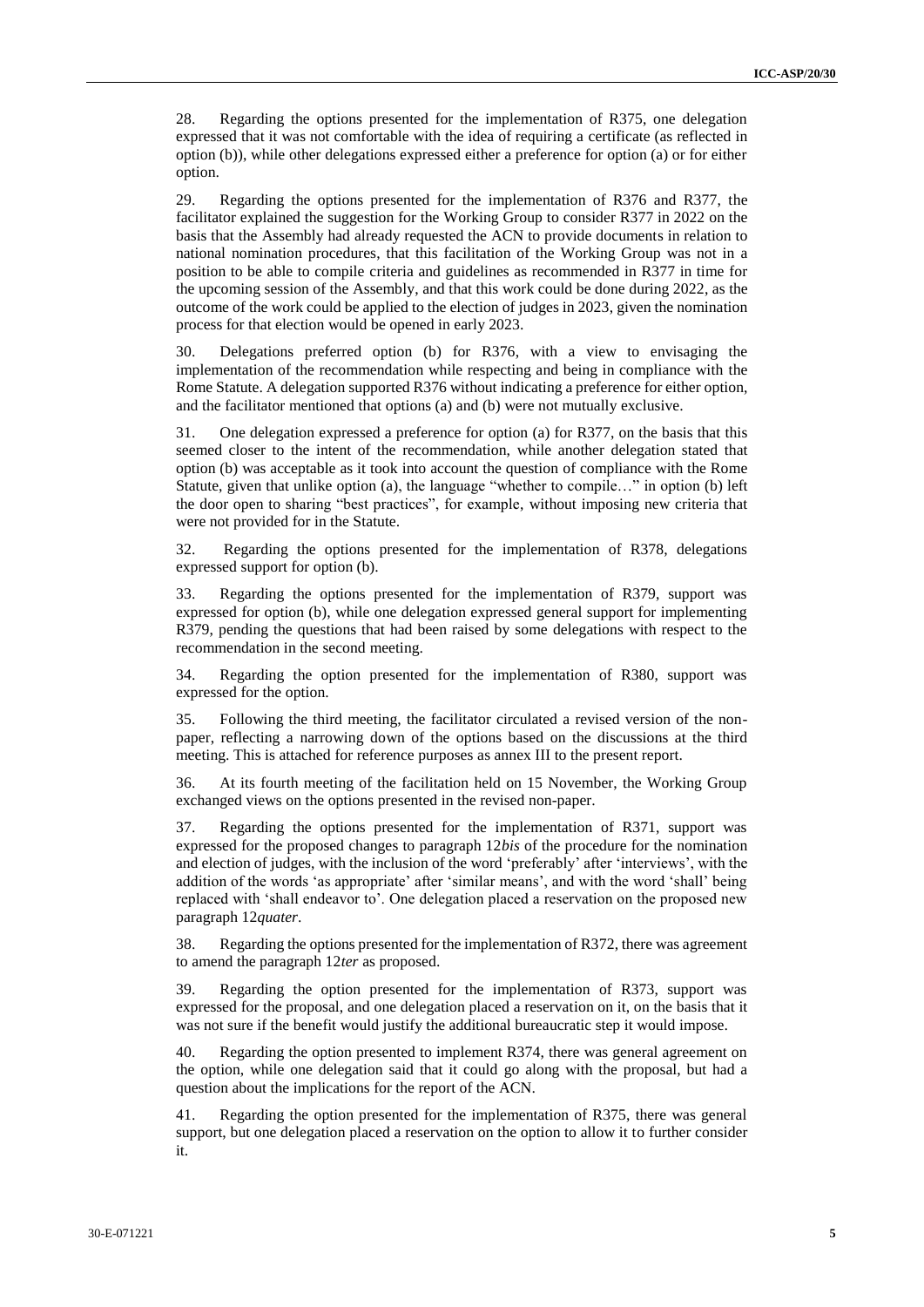42. Regarding the option presented to implement R376, different views were expressed about whether the recommendation should be implemented in 2022, and whether implementation of the recommendation should be sequenced to follow R377. Recalling the documents that were requested of the ACN (the compendium of submissions by States Parties and the reference document of practices), there was agreement that the facilitator would present language which would invite States Parties to review their national nomination procedures in light of the those documents.

43. Regarding the option presented for the implementation of R377, delegations expressed a willingness to go along with option (b), in light of the different views expressed. One delegation noted that the phrase "criteria to be applied", could better reflect the IER recommendation if it read "criteria which should be applied".

44. Regarding the option presented for the implementation of R378, there was agreement on the option, with one delegation suggesting that it could be strengthened by reading "Calls upon", rather than "Encourages".

45. Regarding the option presented for the implementation of R379, while support was expressed for option (a), some delegations indicated that they would not be in a position to support that option. Option (b) was supported by most, but one delegation placed a reservation on it, pending a further review. One delegation expressed its view that it was not generally in favor of recommendations which focused on only list B judges.

46. Regarding the option presented for the implementation of R380, the view was expressed that this recommendation could be considered in 2022.

47. Following the fourth meeting, the facilitator circulated a draft of the present report, which included a reflection of the options discussed in resolution format, with a proposal that the options upon which there was agreement be implemented through updates to the omnibus resolution.

48. At its fifth meeting of the facilitation held on 22 November, the Working Group considered the draft report. At that meeting, a delegation expressed that it was not in a position to agree to any changes to the procedure for the nomination and election of judges, or to the terms of reference of the ACN, on the basis that it wished to consider the IER recommendations in the context of an overall review of the procedure. This view was also echoed by some other delegations.

49. Views were exchanged on the draft updates to the language to be inserted in the omnibus resolution in the section on elections, and the annex on mandates. Following these discussions, a final set of updates were agreed upon ad referendum.

#### **III. Conclusions and recommendations**

50. Further to and based on the discussions held during the meetings of the Working Group, agreement was reached to submit language for inclusion in the omnibus resolution (annex I).

51. The Working Group recommends that meetings be held throughout 2022, including, if necessary, to discuss the issues involving the implementation of resolution ICC-ASP/19/Res.4, further discuss the remaining issues that could not be dealt with during the intersessional period covered by the current report as well as the report of 2019, 6 consider any outstanding recommendations of the Advisory Committee on Nominations, and to report thereon to the twenty-first session of the Assembly in 2022.

52. The Working Group further recommends that IER recommendations 371, 372, 373, 374, 375, 376, 377, 378, 379, and 380 continue to be considered in 2022. As recommendations 377 contains references to work recommended before the election of judges in 2023, and because recommendation 376 is closely related, the Working Group further recommends that these two recommendations be the subject of consideration early in 2022.

 $\overline{a}$ 

<sup>6</sup> ICC-ASP/18/31.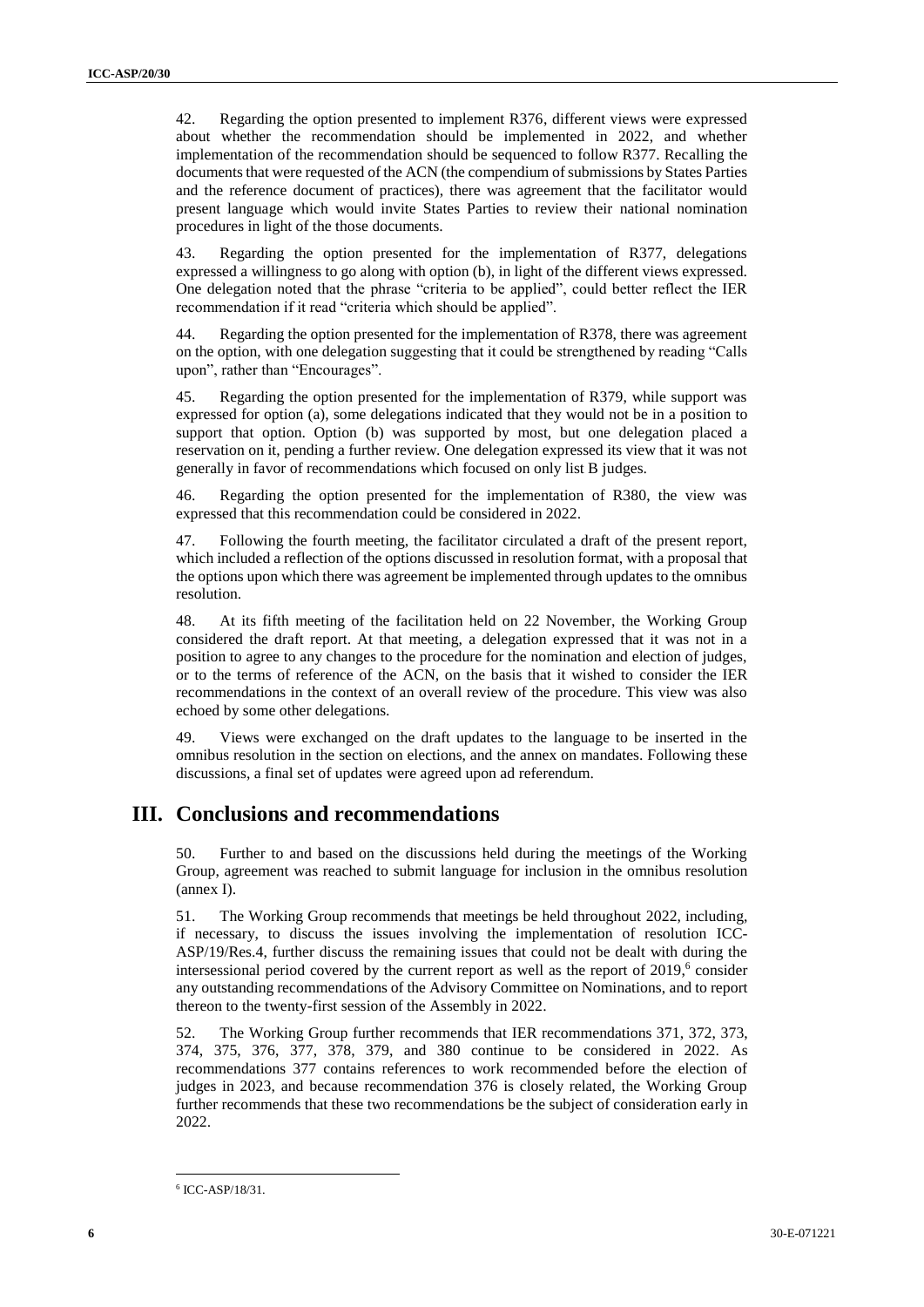### **Annex I**

#### **Draft text for the omnibus resolution**

1. The following paragraphs to be inserted in the section for elections:

*Refers* to resolution ICC-ASP/18/Res.4, which, inter alia, adopted amendments to the procedure set out in ICC-ASP/3/Res.6 for the nomination and election of judges, and amendments to the terms of reference of the Advisory Committee on Nominations of Judges of the International Criminal Court adopted by the Assembly via resolution ICC-ASP/10/Res.5, paragraph 19;

*Stresses* the importance of nominating and electing as judges qualified, competent and experienced persons of the highest quality and of high moral character, impartiality and integrity who possess the qualifications required in their respective States for appointment to the highest judicial offices, in accordance with article 36 of the Rome Statute, and for this purpose *encourages*  States Parties to conduct thorough and transparent processes to identify the best candidates;

*Stresses* the importance of elected judges who have made their solemn undertaking being available to take up their full-time service when the Court's workload so requires;

*Takes note* of the report of the Advisory Committee on Nominations of Judges<sup>1</sup> on the work of its seventh session, containing recommendations for the election of six judges during the nineteenth session of the Assembly;

*Invites* **States Parties to consider the compendium of submissions from States Parties, and the reference document of practices that could be taken into account when States Parties are** establishing **or utilizing national nomination procedures, as prepared by the Advisory Committee on Nominations;<sup>1</sup>**

*Recalls* its decision that the Advisory Committee on Nominations hold its sessions in The Hague or in New York, depending on the cost effectiveness of the particular venue;

*Reiterates* the importance of interviews with candidates**,** including by videoconference or similar means, **preferably in-person, or by videoconference or similar means if appropriate,** to the effective discharge of its mandate and *stresses* the responsibility of the nominating States to ensure that candidates attend an interview with the Advisory Committee on Nominations;

*Recalls* the terms of reference of the Advisory Committee on Nominations of Judges of the International Criminal Court adopted by the Assembly via resolution ICC-ASP/10/Res.5, paragraph 19, as amended via resolution ICC-ASP/18/Res.4, and *requests* States Parties which may be considering nominations of their nationals as members of the Advisory Committee to bear in mind that the composition of the Committee should reflect, inter alia, "a fair representation of both genders;

2. Paragraph 6 of annex I (Mandates) of the 2020 omnibus resolution (ICC-ASP/19/Res.6) is replaced by the following:

"(a) *decides* to continue to review the procedure for the nomination and election of judges as set forth in resolution ICC-ASP/3/Res.6, as amended, with a view to making any improvements as may be necessary, taking into account the work conducted so far as reflected in the facilitator's report;<sup>2</sup> and

"(b) *requests* the Bureau to update the Assembly, at its twenty-first session, on the progress of the review of the procedure for the nomination and election of judges;"

 $\overline{a}$ 

<sup>&</sup>lt;sup>1</sup> As requested by the Assembly in ICC-ASP/18/Res.4

<sup>&</sup>lt;sup>2</sup> Report to the Bureau on the review of the procedure for the nomination and election of judges (ICC-ASP/19/XX),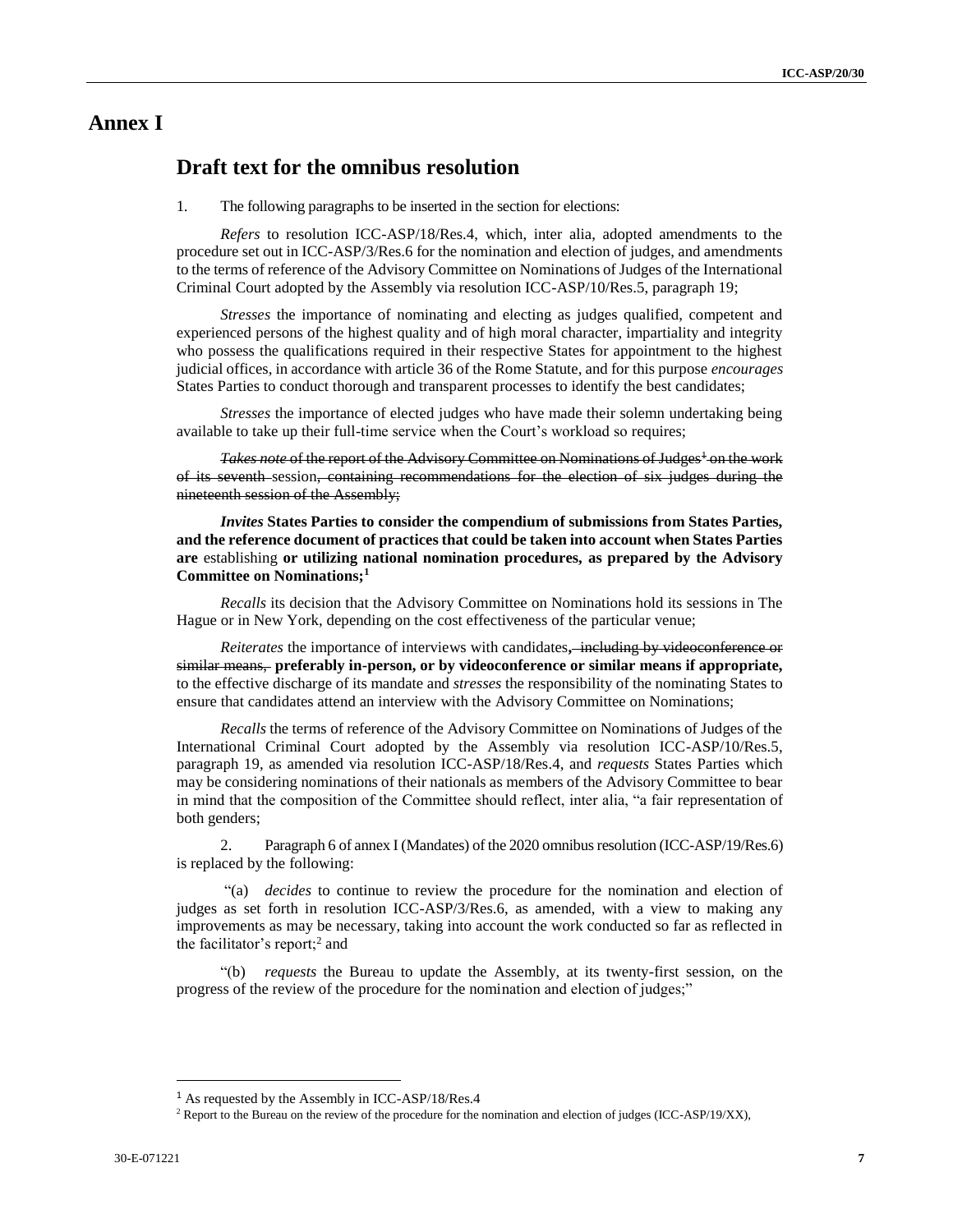# **Annex II**

П

|                                                                                                                                                                                                                                                                                                                                                                                                                                                                                                                                                                                                                                      |                                                                                                                                  | IER recommendations R371 – R380: Facilitator's non-paper on reactions and possible options                                                                                                                                                                                                                                                                                                                                                                                                                                                                                                                       |
|--------------------------------------------------------------------------------------------------------------------------------------------------------------------------------------------------------------------------------------------------------------------------------------------------------------------------------------------------------------------------------------------------------------------------------------------------------------------------------------------------------------------------------------------------------------------------------------------------------------------------------------|----------------------------------------------------------------------------------------------------------------------------------|------------------------------------------------------------------------------------------------------------------------------------------------------------------------------------------------------------------------------------------------------------------------------------------------------------------------------------------------------------------------------------------------------------------------------------------------------------------------------------------------------------------------------------------------------------------------------------------------------------------|
| <b>Recommendations</b>                                                                                                                                                                                                                                                                                                                                                                                                                                                                                                                                                                                                               | <b>Reactions</b>                                                                                                                 | <b>Options</b> (not exhaustive)                                                                                                                                                                                                                                                                                                                                                                                                                                                                                                                                                                                  |
| <b>R371.</b> The procedure for the nomination and<br>election of Judges should be amended as<br>follows:<br>(i) States Parties should be required to ensure<br>the attendance of candidates in person for<br>interview by the ACN;<br>(ii) the Interview should be an essential<br>element of the process and any candidate not<br>attending should be disqualified barring<br>exceptional circumstances;<br>(iii) Similarly, participation in the roundtable<br>discussions before the election should also be<br>mandatory with failure to participate also<br>resulting in disqualification barring<br>exceptional circumstances. | Positive reactions overall. Some<br>delegations noted that virtual<br>participation should be possible in<br>some circumstances. | Note: Relevant paragraph of the procedure for the<br>nomination and election of judges currently reads:<br>To implement $R371(i)$ :<br>12 <i>bis</i> All nominated candidates shall be available for<br>interviews [in-person], [or] including by<br>videoconference or similar means [if required by<br>exceptional circumstances], before the Advisory<br>Committee on Nominations of Judges. Nominating<br>States should endeavor to [shall] ensure that candidates<br>make themselves available for interviews before the<br>Advisory Committee on Nominations of Judges.<br>To implement $R371(ii)$ -(iii): |
|                                                                                                                                                                                                                                                                                                                                                                                                                                                                                                                                                                                                                                      |                                                                                                                                  | 12quater A candidate who refuses to participate in an<br>interview before the Advisory Committee on<br>Nomination of Judges or in the public roundtable<br>discussions is required to provide, within one week of                                                                                                                                                                                                                                                                                                                                                                                                |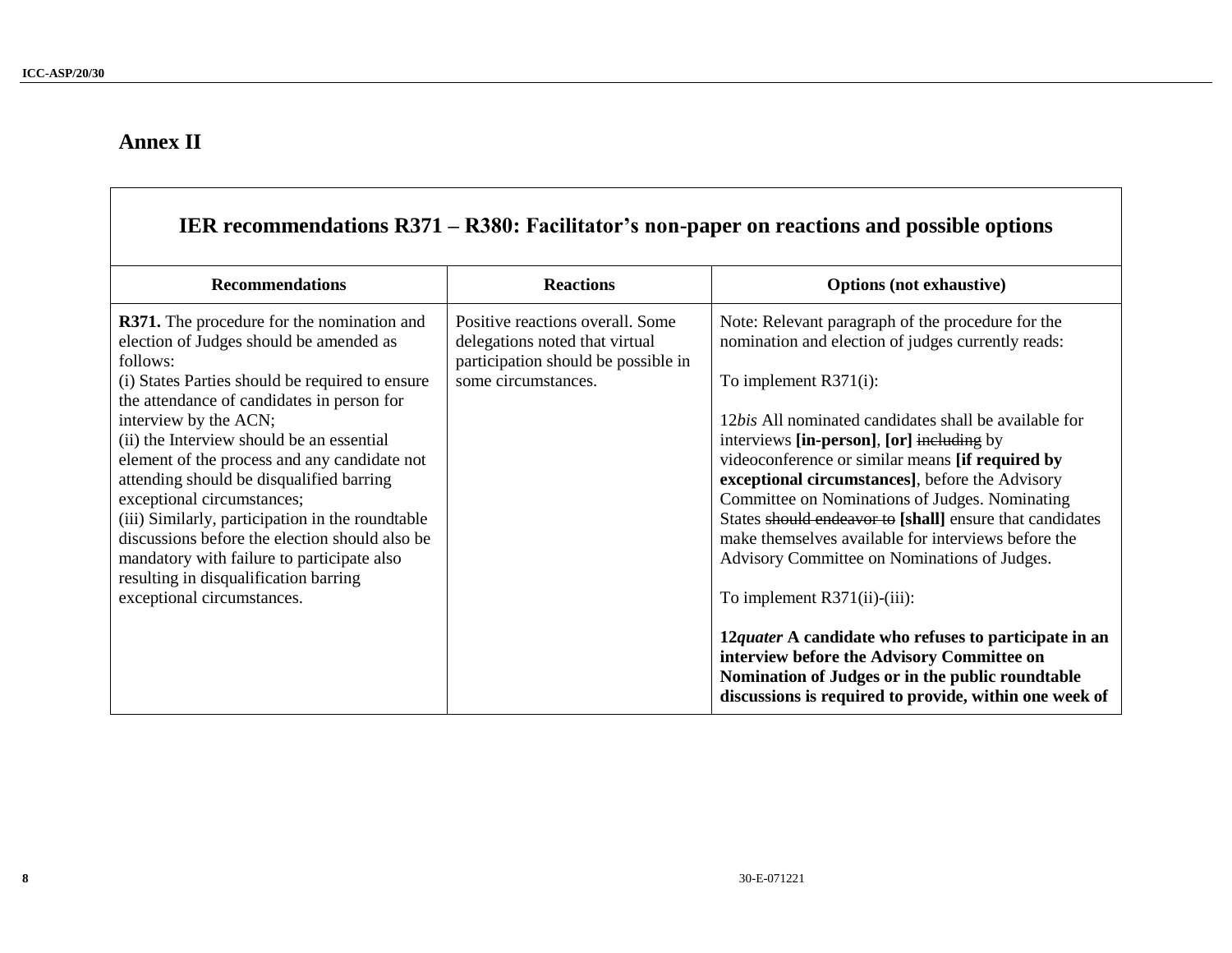|                                                                                                                                                                                                                                                                                                         |            | their non-participation, an explanation of how their<br>participation was prevented by exceptional<br>circumstances. Failure to provide this explanation<br>will be considered a withdrawal of the nomination of<br>that candidate.                                                                                                                                                                                                                                                                                                                                                                                                                                                                                                                                                                                                                                                                                                                                                |
|---------------------------------------------------------------------------------------------------------------------------------------------------------------------------------------------------------------------------------------------------------------------------------------------------------|------------|------------------------------------------------------------------------------------------------------------------------------------------------------------------------------------------------------------------------------------------------------------------------------------------------------------------------------------------------------------------------------------------------------------------------------------------------------------------------------------------------------------------------------------------------------------------------------------------------------------------------------------------------------------------------------------------------------------------------------------------------------------------------------------------------------------------------------------------------------------------------------------------------------------------------------------------------------------------------------------|
| <b>R372.</b> In designing the modalities of the<br>roundtable discussions, the NYWG should<br>have particular regard to aspects of the<br>candidate assessments highlighted in the ACN<br>report and include on the agenda topics aimed<br>at supplementing the report in relation to these<br>aspects. | Supported. | Note: The relevant paragraph of the procedure for the<br>nomination and election of judges is paragraph 12ter.<br>Options to implement R372:<br>a) Through an ASP resolution, e.g.: <i>Decides</i> that<br>the New York Working Group, when it<br>determines the remaining modalities of the<br>public roundtable discussions with judicial<br>candidates, shall have particular regard to<br>aspects of the candidate assessments highlighted<br>in the ACN report and include on the agenda<br>topics aimed at supplementing the report in<br>relation to these aspects.<br>b) By amending paragraph $12$ ter of the procedure,<br>e.g.  The remaining modalities for the<br>roundtable discussions will be determined by the<br>New York Working Group, which will have<br>particular regard to aspects of the candidate<br>assessments highlighted in the ACN report<br>and include on the agenda topics aimed at<br>supplementing the report in relation to these<br>aspects. |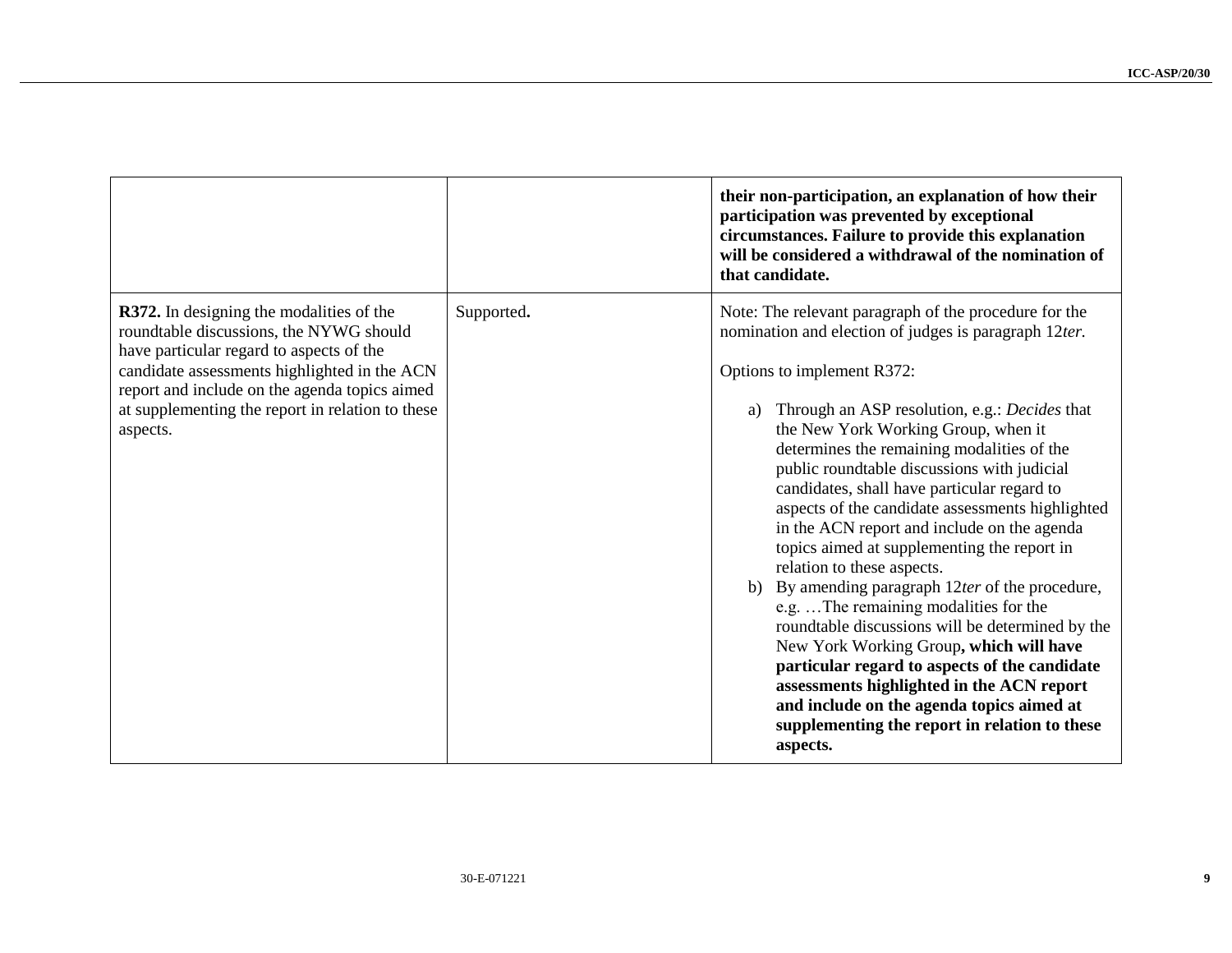| <b>R373.</b> The ACN should include in the<br>common questionnaire to be completed by all<br>nominees provision for its accuracy to be<br>certified by a senior member of the national-<br>level Judiciary or of the<br>nominations/appointments body which<br>oversaw the nomination process. | Generally supported, but some need<br>more time to consider and<br>questions about feasibility. Some<br>delegations expressed view that it<br>might not be possible to implement<br>this recommendation fully, as some<br>information is not certifiable (for<br>example, subjective views or<br>aspects of personal history). | Options to implement R373:<br>Provide for only those verifiable aspects of the<br>a)<br>questionnaire to be certified for accuracy;<br>b) Provide instead for the statement submitted with<br>the nomination (as per paragraph 6 of the<br>procedure for the nomination and election of<br>judges) to be certified for accuracy by a senior<br>member of the national-level judiciary or<br>nominations/appointments body which oversaw<br>the nomination process.                                                                                          |
|------------------------------------------------------------------------------------------------------------------------------------------------------------------------------------------------------------------------------------------------------------------------------------------------|--------------------------------------------------------------------------------------------------------------------------------------------------------------------------------------------------------------------------------------------------------------------------------------------------------------------------------|-------------------------------------------------------------------------------------------------------------------------------------------------------------------------------------------------------------------------------------------------------------------------------------------------------------------------------------------------------------------------------------------------------------------------------------------------------------------------------------------------------------------------------------------------------------|
| R374. The ACN at the candidate interview<br>should endeavour to assess the ability of the<br>candidate to manage and conduct complex<br>international criminal trials fairly and<br>expeditiously and their suitability as a<br>Presiding judge.                                               | Supported.                                                                                                                                                                                                                                                                                                                     | Note: the relevant document is the Terms of reference of<br>the Advisory Committee on nominations of judges of the<br><b>International Criminal Court.</b><br>Option to implement R374:<br>Amend the terms of reference of the ACN, to add a new<br>sub-paragraph under 5bis, e.g: To that effect, the<br>Committee shall:<br>(x) at the candidate interview, endeavour to assess the<br>ability of the candidate to manage and conduct<br>complex international criminal trials fairly and<br>expeditiously and their suitability as a Presiding<br>judge. |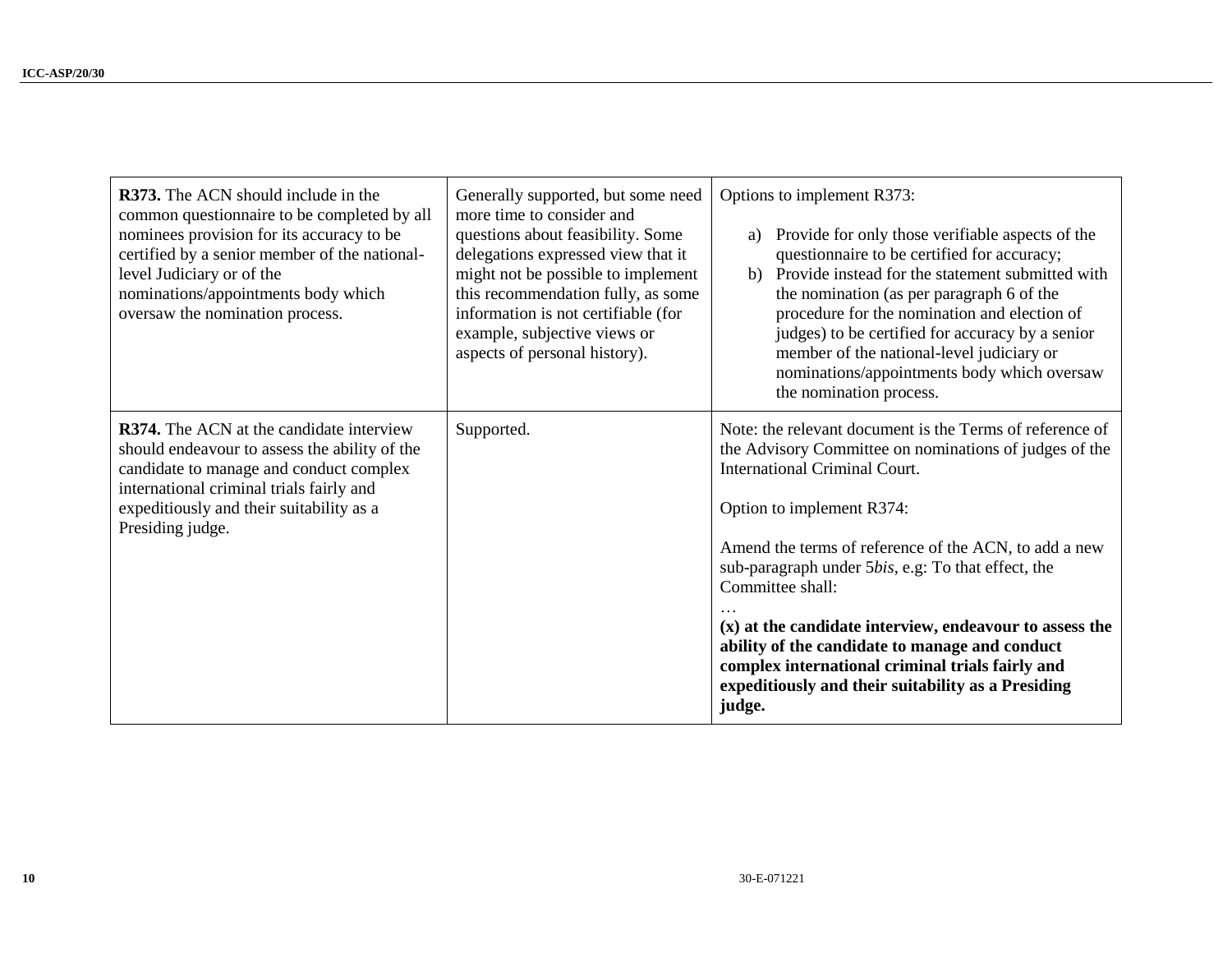| R375. The ACN should require the<br>nominating state to submit along with the<br>nomination a certificate setting the procedure<br>followed leading to the nomination. | Generally supported, some need<br>more time to consider. Noted by<br>some that a certificate may not be<br>most appropriate form. | Note: the nomination procedure is governed by the<br>procedure for the nomination and election of judges, not<br>the ACN. The procedure currently provides that:<br>6. Every nomination should be accompanied by a<br>statement:<br>(f) Indicating whether the nomination is made under<br>article 36, paragraph $4(a)(i)$ or paragraph $(4)(a)(ii)$ , and<br>specifying in the necessary detail the elements of that<br>procedure;<br>Options to implement R375:<br>Amend paragraph 6(f) of the procedure for the<br>a)<br>nomination and election of judges, or<br>Amend the terms of reference of the ACN to<br>b)<br>mandate it to request from nominating states a<br>certificate or information setting out the<br>procedure followed leading to the nomination. |
|------------------------------------------------------------------------------------------------------------------------------------------------------------------------|-----------------------------------------------------------------------------------------------------------------------------------|------------------------------------------------------------------------------------------------------------------------------------------------------------------------------------------------------------------------------------------------------------------------------------------------------------------------------------------------------------------------------------------------------------------------------------------------------------------------------------------------------------------------------------------------------------------------------------------------------------------------------------------------------------------------------------------------------------------------------------------------------------------------|
| R376. The ASP should initiate a process                                                                                                                                | Questions from some as to whether                                                                                                 | Note that the ACN is mandated to provide, by the                                                                                                                                                                                                                                                                                                                                                                                                                                                                                                                                                                                                                                                                                                                       |
| leading to the harmonisation of the                                                                                                                                    | full harmonisation of nomination                                                                                                  | upcoming ASP session, a compendium of voluntary                                                                                                                                                                                                                                                                                                                                                                                                                                                                                                                                                                                                                                                                                                                        |
| nomination procedures followed by States                                                                                                                               | procedures is feasible, but general                                                                                               | submissions from States Parties of information and                                                                                                                                                                                                                                                                                                                                                                                                                                                                                                                                                                                                                                                                                                                     |
| Parties. That should include requiring States                                                                                                                          | support for steps that could lead to                                                                                              | commentary on existing or prospective nomination                                                                                                                                                                                                                                                                                                                                                                                                                                                                                                                                                                                                                                                                                                                       |
| Parties providing in the course of 2021                                                                                                                                | some harmonisation, including for                                                                                                 | procedures and a reference document for States Parties                                                                                                                                                                                                                                                                                                                                                                                                                                                                                                                                                                                                                                                                                                                 |
| information and commentary on their own                                                                                                                                | example, minimum requirements,                                                                                                    | of practices that could be taken into account when States                                                                                                                                                                                                                                                                                                                                                                                                                                                                                                                                                                                                                                                                                                              |
| existing or prospective procedures for                                                                                                                                 | criteria or guidelines, to inform or                                                                                              | Parties are establishing or utilizing national nomination                                                                                                                                                                                                                                                                                                                                                                                                                                                                                                                                                                                                                                                                                                              |
| nomination of candidates to the Court.                                                                                                                                 | supplement national nomination                                                                                                    | procedures (see OPs 6-7 of ICC-ASP/18/Res.4).                                                                                                                                                                                                                                                                                                                                                                                                                                                                                                                                                                                                                                                                                                                          |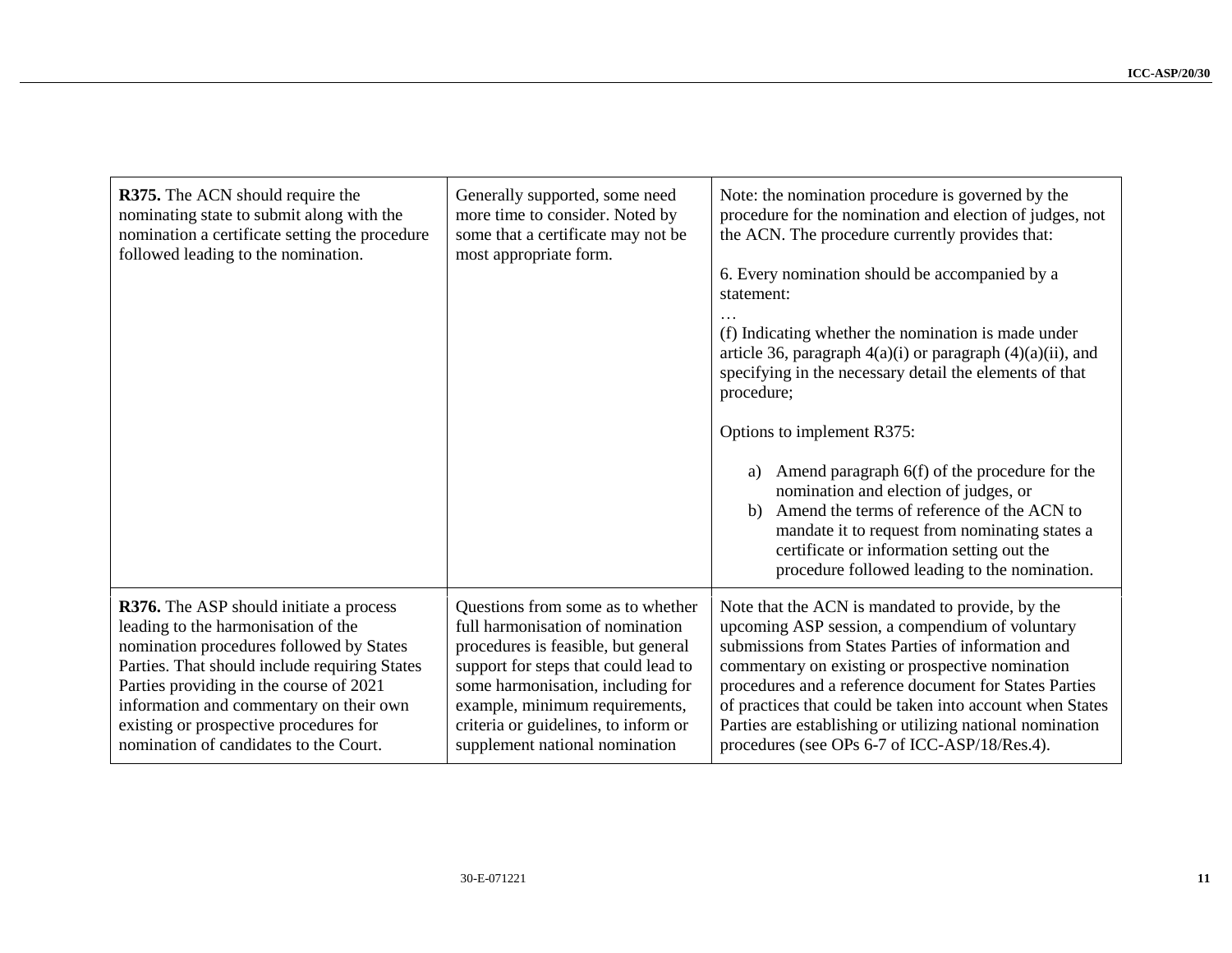|                                                                                                                                                                                                                                                                                             | processes. A view was expressed<br>that harmonisation of process<br>would be more difficult than of<br>criteria.<br>It was noted that ASP cannot<br>initiate a process for 2021 calendar<br>year, as next ASP session will be<br>December 2021. The existing<br>process for submission of<br>information and commentary, and<br>the mandated compendium and<br>reference documents from the ACN<br>due by the 20 <sup>th</sup> ASP was also<br>recalled. | Options to implement R376:<br>Take up this recommendation (fully, or partially)<br>a)<br>in 2022 following receipt of the compendium<br>and reference document (either by noting this<br>intention in a report to the ASP or by mandating<br>it in an ASP resolution at the $20th$ session);<br>Sequence implementation of this<br>b)<br>recommendation to follow R377, noting that any<br>steps towards harmonisation would be based on<br>agreed criteria/guidelines.                                                                                                        |
|---------------------------------------------------------------------------------------------------------------------------------------------------------------------------------------------------------------------------------------------------------------------------------------------|----------------------------------------------------------------------------------------------------------------------------------------------------------------------------------------------------------------------------------------------------------------------------------------------------------------------------------------------------------------------------------------------------------------------------------------------------------|--------------------------------------------------------------------------------------------------------------------------------------------------------------------------------------------------------------------------------------------------------------------------------------------------------------------------------------------------------------------------------------------------------------------------------------------------------------------------------------------------------------------------------------------------------------------------------|
| R377. In time for the election of Judges in<br>2023, the Working Group on Nomination and<br>election of Judges should compile a set of<br>criteria which should be applied in national-<br>level nomination processes along with<br>guidelines on the conduct of the nomination<br>process. | General support, but see reactions<br>for R376 above. Question about<br>whether this is feasible and in<br>conformity with the Rome Statute.                                                                                                                                                                                                                                                                                                             | Options to implement R377:<br>Mandate the Review of the Procedure for the<br>a)<br>Nomination and Election of Judges to compile a<br>set of criteria which should be applied in<br>national-level nomination processes and<br>guidelines on the conduct of the nomination<br>process to be published in the intersessional<br>period (i.e. at a date TBC in 2022).<br>b) Mandate the Review of the Procedure for the<br>Nomination and Election of Judges to consider<br>in 2022, whether to compile a set of criteria to be<br>applied in national-level nomination processes |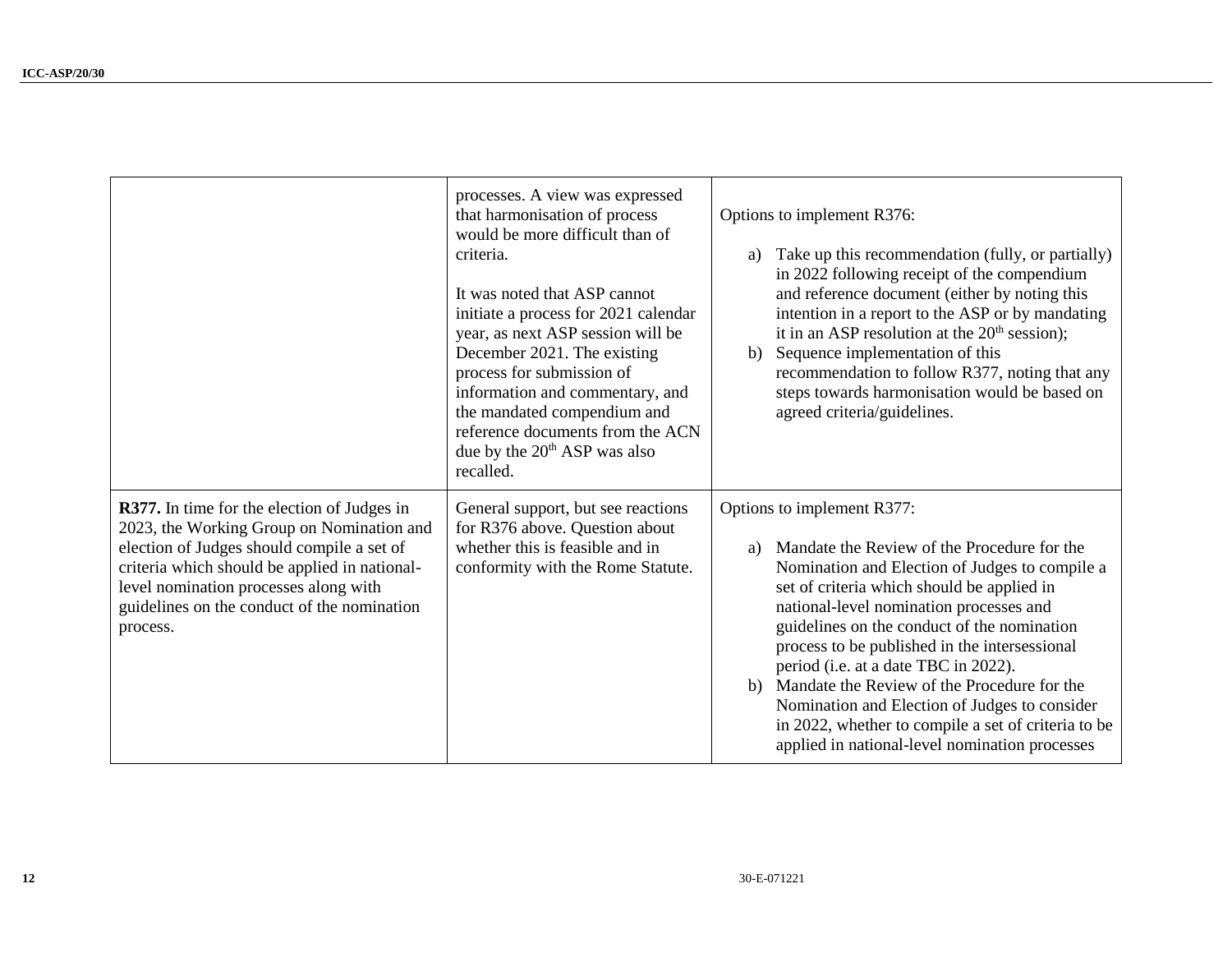|                                                                                                                                                                                                                                                                                                        |                                                                                                                                                                                                                                                                                                                          | along with guidelines on the conduct of the<br>nomination process, in light of the documents to<br>be provided by the ACN before the 20 <sup>th</sup> session<br>(compendium of information and reference<br>document).                                                                                                                                                                                                                                                                                                        |
|--------------------------------------------------------------------------------------------------------------------------------------------------------------------------------------------------------------------------------------------------------------------------------------------------------|--------------------------------------------------------------------------------------------------------------------------------------------------------------------------------------------------------------------------------------------------------------------------------------------------------------------------|--------------------------------------------------------------------------------------------------------------------------------------------------------------------------------------------------------------------------------------------------------------------------------------------------------------------------------------------------------------------------------------------------------------------------------------------------------------------------------------------------------------------------------|
| R378. States Parties should accord utmost<br>respect to the assessments in the ACN report<br>and should not cast their votes in a way that is<br>inconsistent with any aspect of an assessment.                                                                                                        | Agreement that ACN report should<br>be accorded utmost respect, but<br>questions about whether latter part<br>of recommendation is<br>implementable (i.e. because of the<br>effects of the minimum voting<br>requirements).                                                                                              | Options to implement R378:<br>Treat recommendation as one for States Parties<br>a)<br>to implement directly when they cast votes.<br>b) Implement through an ASP resolution, e.g.:<br><b>Encourages States Parties to accord utmost</b><br>respect to the assessments in the ACN<br>report                                                                                                                                                                                                                                     |
| R379. The Working Group on Nomination<br>and Election of Judges should consider<br>whether it is now appropriate to review the<br>criteria applicable to and the profiles of<br>candidates from List B, having regard to the<br>significance of criminal trial experience to the<br>work of the Court. | General support expressed, but with<br>some questions and caveats. Some<br>have questions about whether this<br>recommendation is aimed at<br>amending the Rome Statute criteria,<br>or additional non-binding criteria.<br>A view was also expressed that<br>elements of criteria should apply to<br>both list A and B. | Options to implement R379:<br>Mandate, through an ASP resolution, the Review<br>a)<br>of the Procedure for the Nomination and<br>Election of Judges to consider in 2022, the<br>question of whether List B criteria should be<br>reviewed:<br>b) Mandate, through an ASP resolution, the Review<br>of the Procedure for the Nomination and<br>Election of Judges to consider in 2022 to<br>consider ways of ensuring all judicial candidates<br>can be proven competent to manage and preside<br>over complex criminal trials. |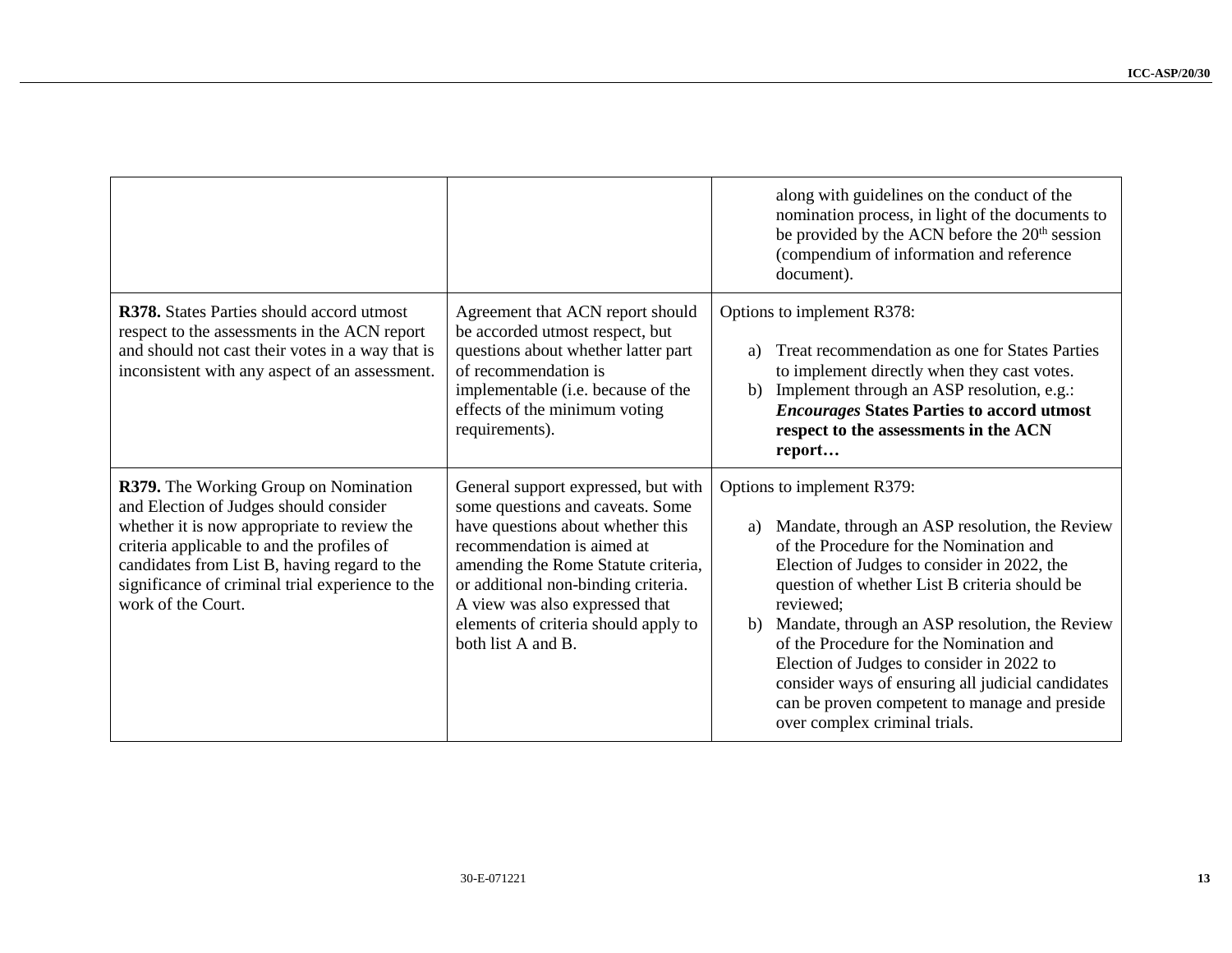| <b>R380.</b> The Working Group on Nomination<br>and Election of Judges should consider<br>whether it is now appropriate to review the<br>qualifications for membership of the ACN. | Some support expressed. Some<br>noted that because of the upcoming<br>election for the ACN, any review<br>should be taken up at a later time. | Option to implement R380:<br>Mandate, through an ASP resolution, the Review of the<br>Procedure for the Nomination and Election of Judges to<br>review the qualifications for membership of the ACN<br>during the course of 2022, and to report to the $21st$<br>session of the ASP. |
|------------------------------------------------------------------------------------------------------------------------------------------------------------------------------------|-----------------------------------------------------------------------------------------------------------------------------------------------|--------------------------------------------------------------------------------------------------------------------------------------------------------------------------------------------------------------------------------------------------------------------------------------|
|------------------------------------------------------------------------------------------------------------------------------------------------------------------------------------|-----------------------------------------------------------------------------------------------------------------------------------------------|--------------------------------------------------------------------------------------------------------------------------------------------------------------------------------------------------------------------------------------------------------------------------------------|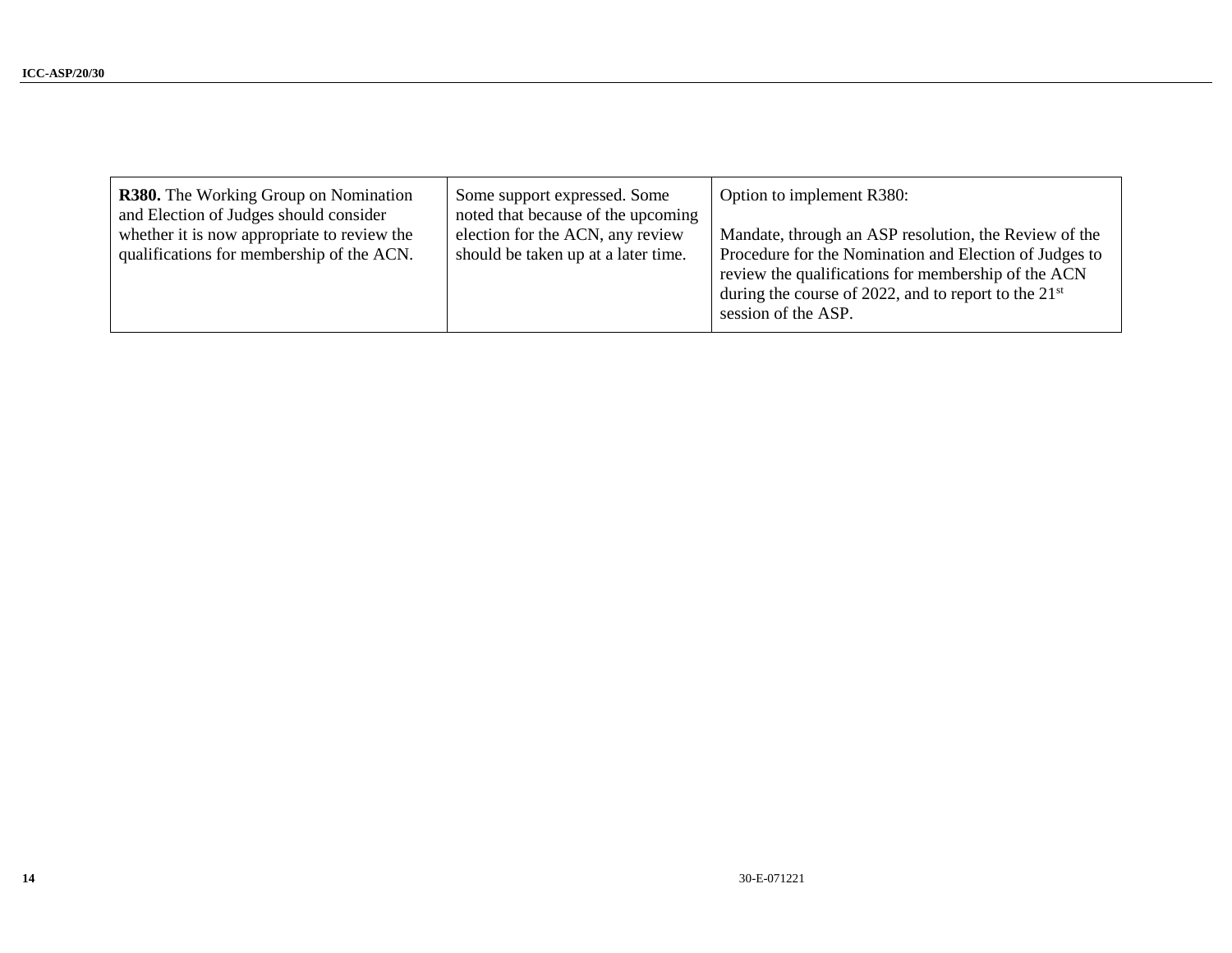# **Annex III**

|                                                                                                                                                                                                                                                                                                                                                                                                                                         |                                                                                                                                  | IER recommendations R371 – R380: Facilitator's non-paper on reactions and possible options                                                                                                                                                                                                                                                                                                                                                    |
|-----------------------------------------------------------------------------------------------------------------------------------------------------------------------------------------------------------------------------------------------------------------------------------------------------------------------------------------------------------------------------------------------------------------------------------------|----------------------------------------------------------------------------------------------------------------------------------|-----------------------------------------------------------------------------------------------------------------------------------------------------------------------------------------------------------------------------------------------------------------------------------------------------------------------------------------------------------------------------------------------------------------------------------------------|
| <b>Recommendations</b>                                                                                                                                                                                                                                                                                                                                                                                                                  | <b>Reactions</b>                                                                                                                 | <b>Options</b> (not exhaustive)                                                                                                                                                                                                                                                                                                                                                                                                               |
| <b>R371.</b> The procedure for the nomination and<br>election of Judges should be amended as<br>follows:<br>(i) States Parties should be required to ensure                                                                                                                                                                                                                                                                             | Positive reactions overall. Some<br>delegations noted that virtual<br>participation should be possible in<br>some circumstances. | Note: Relevant paragraph of the procedure for the<br>nomination and election of judges currently reads:<br>To implement $R371(i)$ :                                                                                                                                                                                                                                                                                                           |
| the attendance of candidates in person for<br>interview by the ACN;<br>(ii) the Interview should be an essential<br>element of the process and any candidate not<br>attending should be disqualified barring<br>exceptional circumstances;<br>(iii) Similarly, participation in the roundtable<br>discussions before the election should also be<br>mandatory with failure to participate also<br>resulting in disqualification barring |                                                                                                                                  | 12 <i>bis</i> All nominated candidates shall be available for<br>interviews [in-person], [or] including by<br>videoconference or similar means <b>Hif required by</b><br>exceptional circumstances], before the Advisory<br>Committee on Nominations of Judges. Nominating<br>States should endeavor to [shall] ensure that candidates<br>make themselves available for interviews before the<br>Advisory Committee on Nominations of Judges. |
| exceptional circumstances.                                                                                                                                                                                                                                                                                                                                                                                                              |                                                                                                                                  | To implement R371(ii)-(iii):<br>12quater A candidate who refuses to participate in an<br>interview before the Advisory Committee on<br>Nomination of Judges or in the public roundtable<br>discussions is required to provide, within one week of                                                                                                                                                                                             |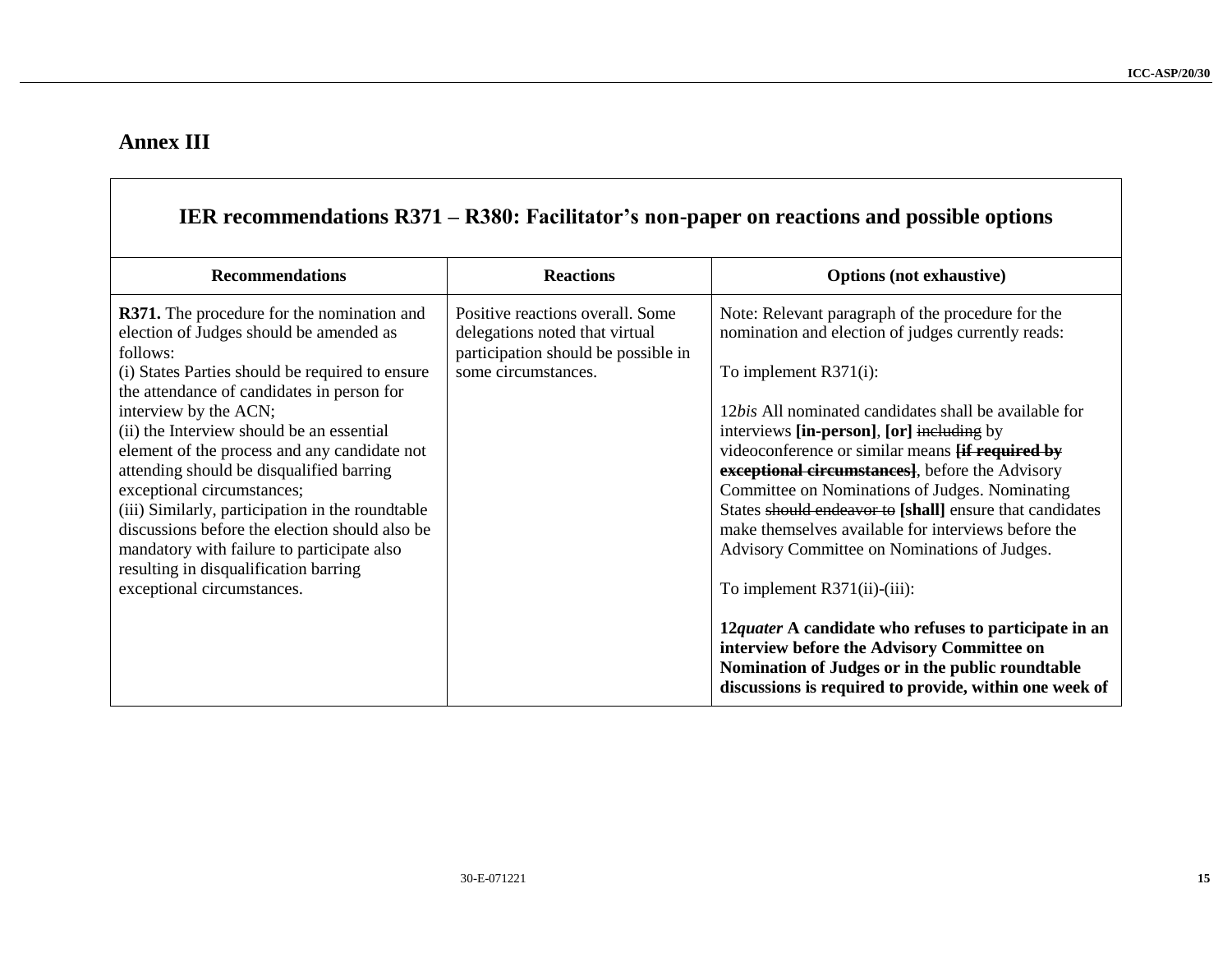|                                                                                                                                                                                                                                                                                                  |            | their non-participation, an explanation of how their<br>participation was prevented by exceptional<br>circumstances. Failure to provide this explanation<br>will be considered a withdrawal of the nomination of<br>that candidate.                                                                                                                                                                                                                                                                                                                                                                                                                                                                                                                                                                                                                                                                                                                                         |
|--------------------------------------------------------------------------------------------------------------------------------------------------------------------------------------------------------------------------------------------------------------------------------------------------|------------|-----------------------------------------------------------------------------------------------------------------------------------------------------------------------------------------------------------------------------------------------------------------------------------------------------------------------------------------------------------------------------------------------------------------------------------------------------------------------------------------------------------------------------------------------------------------------------------------------------------------------------------------------------------------------------------------------------------------------------------------------------------------------------------------------------------------------------------------------------------------------------------------------------------------------------------------------------------------------------|
| R372. In designing the modalities of the<br>roundtable discussions, the NYWG should<br>have particular regard to aspects of the<br>candidate assessments highlighted in the ACN<br>report and include on the agenda topics aimed<br>at supplementing the report in relation to these<br>aspects. | Supported. | Note: The relevant paragraph of the procedure for the<br>nomination and election of judges is paragraph 12ter.<br>Options to implement R372:<br>e) Through an ASP resolution, e.g.: Decides that<br>the New York Working Group, when it<br>determines the remaining modalities of the<br>public roundtable discussions with judicial<br>candidates, shall have particular regard to<br>aspects of the candidate assessments highlighted<br>in the ACN report and include on the agenda<br>topics aimed at supplementing the report in<br>relation to these aspects.<br>d) By amending paragraph $12$ ter of the procedure,<br>e.g.  The remaining modalities for the<br>roundtable discussions will be determined by the<br>New York Working Group, which will have<br>particular regard to aspects of the candidate<br>assessments highlighted in the ACN report<br>and include on the agenda topics aimed at<br>supplementing the report in relation to these<br>aspects. |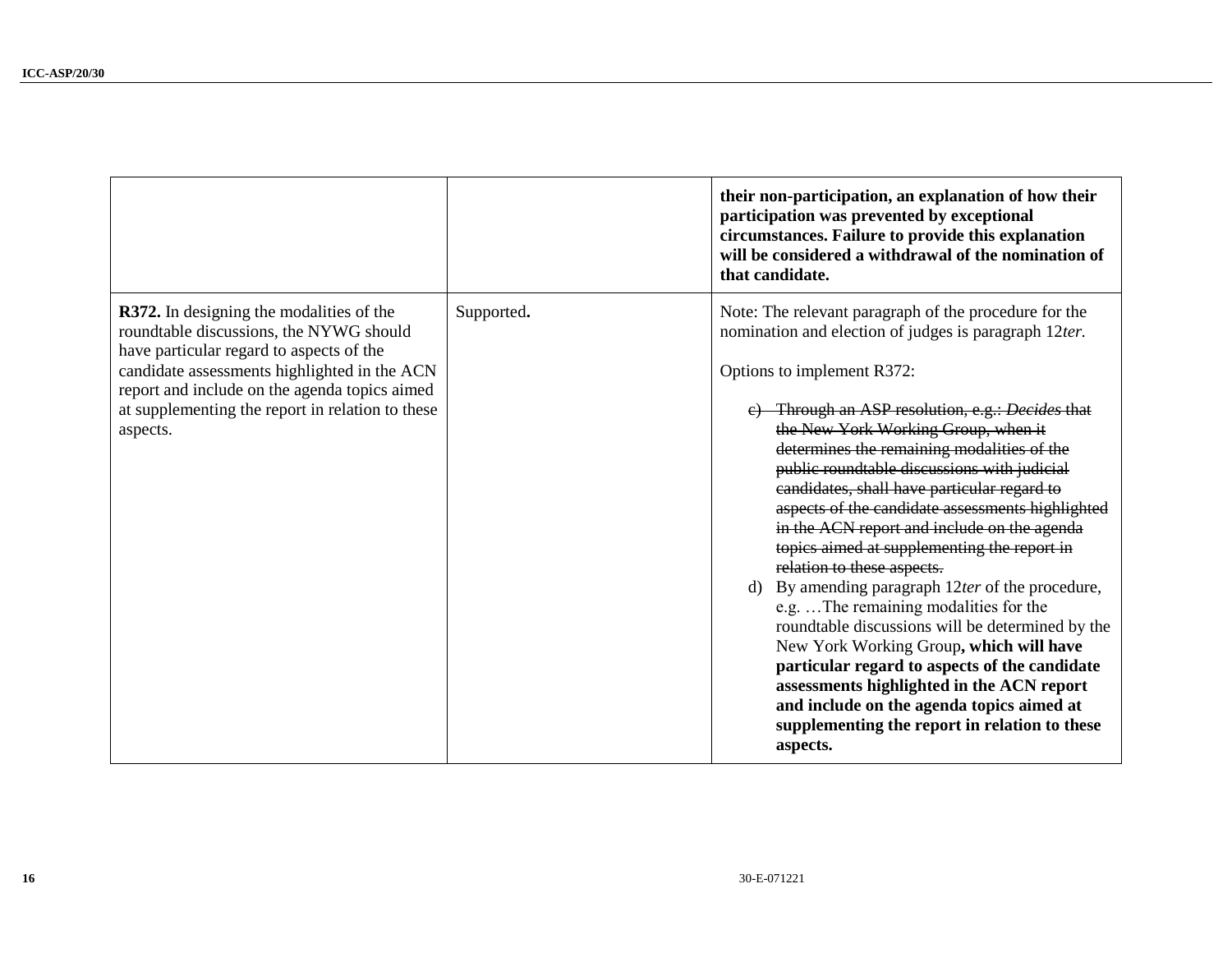| R373. The ACN should include in the<br>common questionnaire to be completed by all<br>nominees provision for its accuracy to be<br>certified by a senior member of the national-<br>level Judiciary or of the<br>nominations/appointments body which<br>oversaw the nomination process. | Generally supported, but some need<br>more time to consider and<br>questions about feasibility. Some<br>delegations expressed view that it<br>might not be possible to implement<br>this recommendation fully, as some<br>information is not certifiable (for<br>example, subjective views or<br>aspects of personal history). | Options to implement R373:<br>c) Provide for only those verifiable aspects of the<br>questionnaire to be certified for accuracy;<br>d) Amend the procedure for the nomination and<br>election of judges to provide for the [verifiable<br>aspects of the] statement submitted with the<br>nomination (as per paragraph 6 of the procedure<br>for the nomination and election of judges) to be<br>certified for accuracy by a senior member of the<br>national-level judiciary or<br>nominations/appointments body which oversaw<br>the nomination process. |
|-----------------------------------------------------------------------------------------------------------------------------------------------------------------------------------------------------------------------------------------------------------------------------------------|--------------------------------------------------------------------------------------------------------------------------------------------------------------------------------------------------------------------------------------------------------------------------------------------------------------------------------|------------------------------------------------------------------------------------------------------------------------------------------------------------------------------------------------------------------------------------------------------------------------------------------------------------------------------------------------------------------------------------------------------------------------------------------------------------------------------------------------------------------------------------------------------------|
| R374. The ACN at the candidate interview<br>should endeavour to assess the ability of the<br>candidate to manage and conduct complex<br>international criminal trials fairly and<br>expeditiously and their suitability as a<br>Presiding judge.                                        | Supported.                                                                                                                                                                                                                                                                                                                     | Note: the relevant document is the Terms of reference of<br>the Advisory Committee on nominations of judges of the<br><b>International Criminal Court.</b><br>Option to implement R374:<br>Amend the terms of reference of the ACN, to add a new<br>sub-paragraph under 5bis, e.g: To that effect, the<br>Committee shall:<br>(x) at the candidate interview, endeavour to assess the<br>ability of the candidate to manage and conduct                                                                                                                    |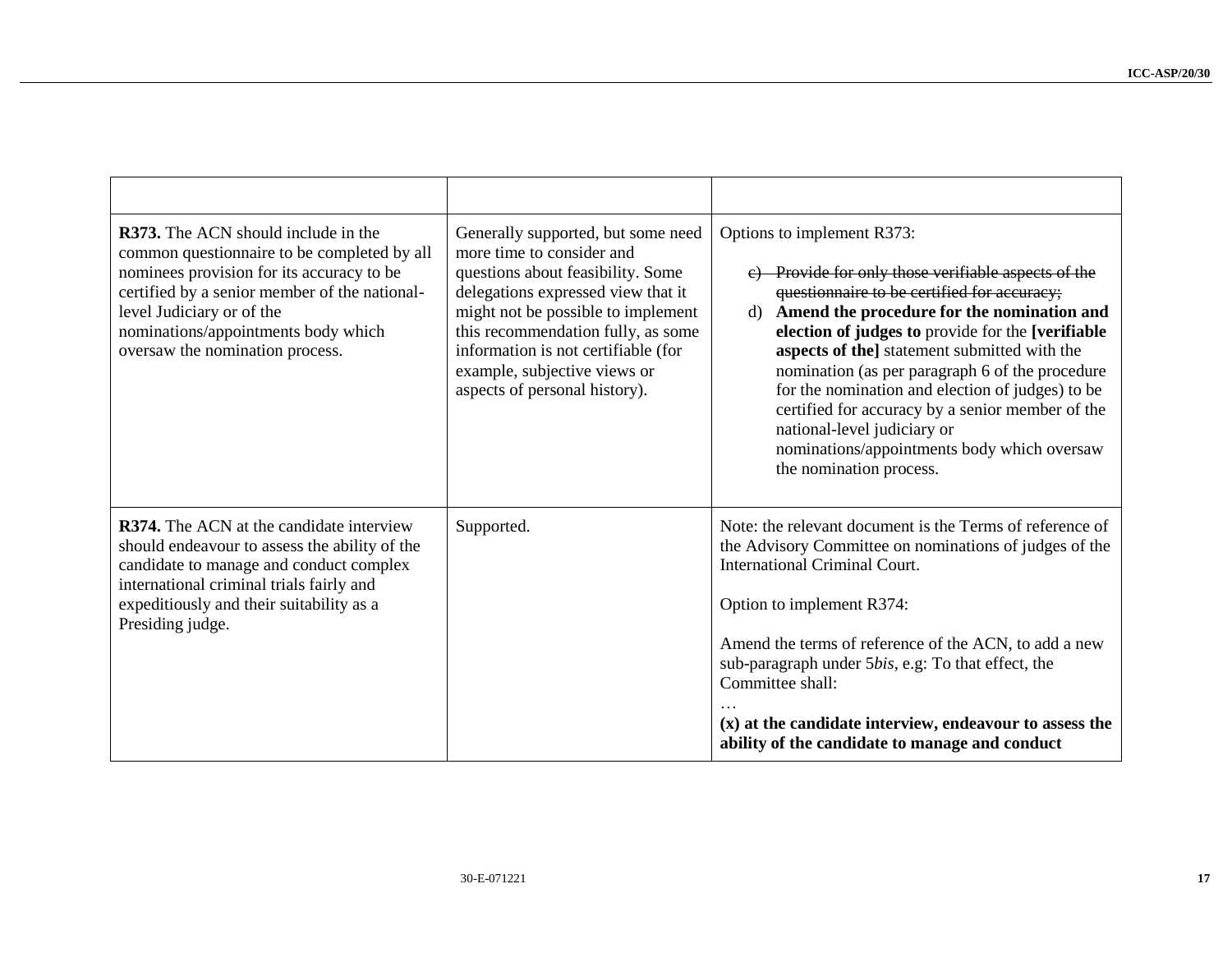|                                                                                                                                                                        |                                                                                                                                   | complex international criminal trials fairly and<br>expeditiously and their suitability as a Presiding<br>judge.                                                                                                                                                                                                                                                                                                                                                                                                                                                                                                                                                                                                                                                                                                                        |
|------------------------------------------------------------------------------------------------------------------------------------------------------------------------|-----------------------------------------------------------------------------------------------------------------------------------|-----------------------------------------------------------------------------------------------------------------------------------------------------------------------------------------------------------------------------------------------------------------------------------------------------------------------------------------------------------------------------------------------------------------------------------------------------------------------------------------------------------------------------------------------------------------------------------------------------------------------------------------------------------------------------------------------------------------------------------------------------------------------------------------------------------------------------------------|
| R375. The ACN should require the<br>nominating state to submit along with the<br>nomination a certificate setting the procedure<br>followed leading to the nomination. | Generally supported, some need<br>more time to consider. Noted by<br>some that a certificate may not be<br>most appropriate form. | Note: the nomination procedure is governed by the<br>procedure for the nomination and election of judges, not<br>the ACN. The procedure currently provides that:<br>6. Every nomination should be accompanied by a<br>statement:<br>(f) Indicating whether the nomination is made under<br>article 36, paragraph $4(a)(i)$ or paragraph $(4)(a)(ii)$ , and<br>specifying in the necessary detail the elements of that<br>procedure;<br>Options to implement R375:<br>Amend paragraph 6(f) of the procedure for the<br>$\mathbf{c})$<br>nomination and election of judges:<br>f) Indicating whether the nomination is made under<br>article 36, paragraph $4(a)(i)$ or paragraph $(4)(a)(ii)$ , and<br>specifying in the necessary detail the elements of that<br>procedure, and of the procedure followed leading to<br>the nomination: |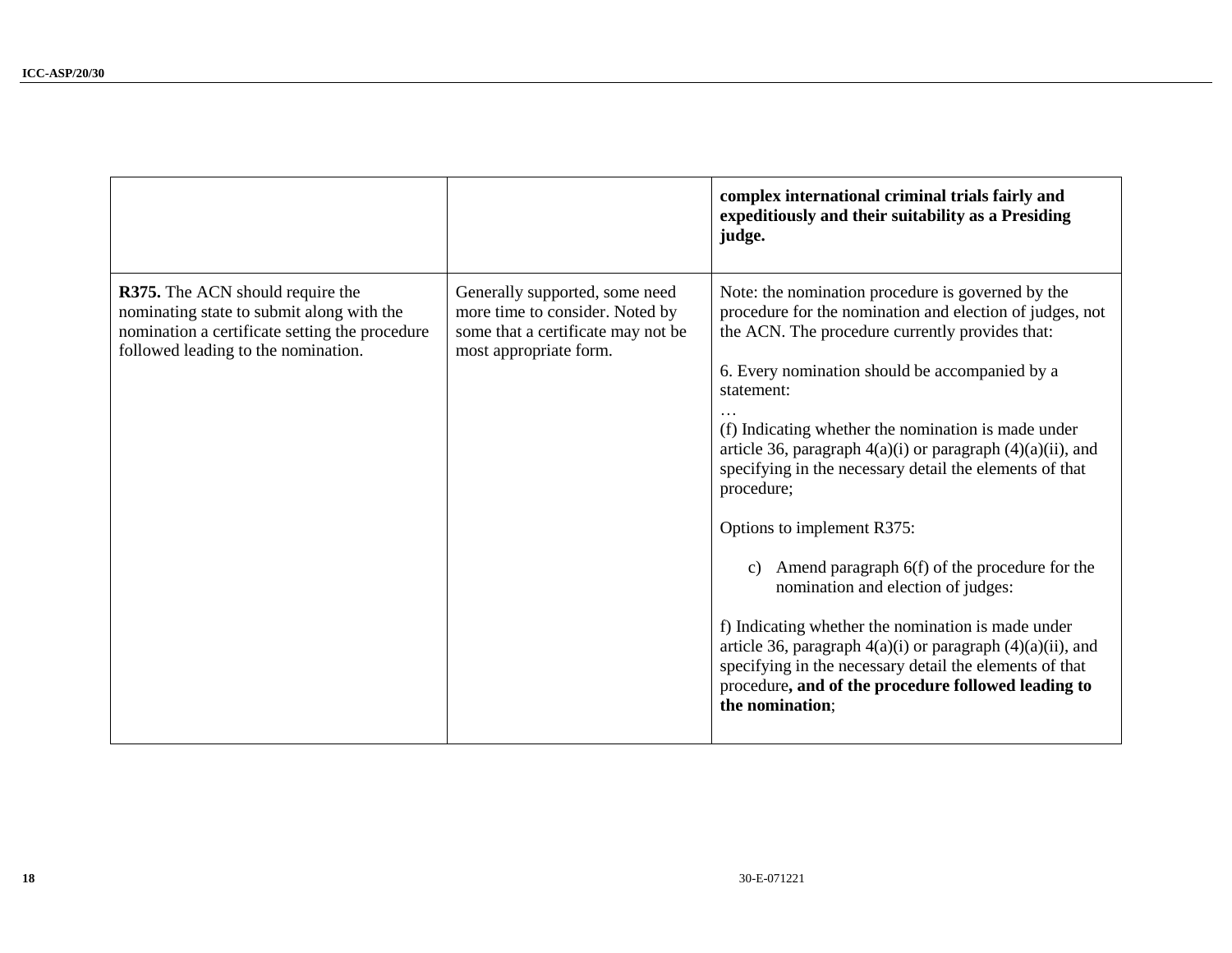|                                                                                                                                                                                                                                                                                                                                                              |                                                                                                                                                                                                                                                                                                                                                                                                                                                                                                                                                                                                                                                                                                                                                                   | d) Amend the terms of reference of the ACN to<br>mandate it to request from nominating states a<br>certificate or information setting out the<br>procedure followed leading to the nomination.                                                                                                                                                                                                                                                                                                                                                                                                                                                                                                                                                                                                                                                                                                                             |
|--------------------------------------------------------------------------------------------------------------------------------------------------------------------------------------------------------------------------------------------------------------------------------------------------------------------------------------------------------------|-------------------------------------------------------------------------------------------------------------------------------------------------------------------------------------------------------------------------------------------------------------------------------------------------------------------------------------------------------------------------------------------------------------------------------------------------------------------------------------------------------------------------------------------------------------------------------------------------------------------------------------------------------------------------------------------------------------------------------------------------------------------|----------------------------------------------------------------------------------------------------------------------------------------------------------------------------------------------------------------------------------------------------------------------------------------------------------------------------------------------------------------------------------------------------------------------------------------------------------------------------------------------------------------------------------------------------------------------------------------------------------------------------------------------------------------------------------------------------------------------------------------------------------------------------------------------------------------------------------------------------------------------------------------------------------------------------|
| <b>R376.</b> The ASP should initiate a process<br>leading to the harmonisation of the<br>nomination procedures followed by States<br>Parties. That should include requiring States<br>Parties providing in the course of 2021<br>information and commentary on their own<br>existing or prospective procedures for<br>nomination of candidates to the Court. | Questions from some as to whether<br>full harmonisation of nomination<br>procedures is feasible, but general<br>support for steps that could lead to<br>some harmonisation, including for<br>example, minimum requirements,<br>criteria or guidelines, to inform or<br>supplement national nomination<br>processes. A view was expressed<br>that harmonisation of process<br>would be more difficult than of<br>criteria.<br>It was noted that ASP cannot<br>initiate a process for 2021 calendar<br>year, as next ASP session will be<br>December 2021. The existing<br>process for submission of<br>information and commentary, and<br>the mandated compendium and<br>reference documents from the ACN<br>due by the 20 <sup>th</sup> ASP was also<br>recalled. | Note that the ACN is mandated to provide, by the<br>upcoming ASP session, a compendium of voluntary<br>submissions from States Parties of information and<br>commentary on existing or prospective nomination<br>procedures and a reference document for States Parties<br>of practices that could be taken into account when States<br>Parties are establishing or utilizing national nomination<br>procedures (see OPs 6-7 of ICC-ASP/18/Res.4).<br>Options to implement R376:<br>e) Take up this recommendation (fully, or partially)<br>in 2022 following receipt of the compendium<br>and reference document (either by noting this<br>intention in a report to the ASP or by mandating<br>it in an ASP resolution at the $20th$ session);<br>Sequence implementation of this<br>d)<br>recommendation to follow R377, noting that any<br>steps towards harmonisation would be based on<br>agreed criteria/guidelines. |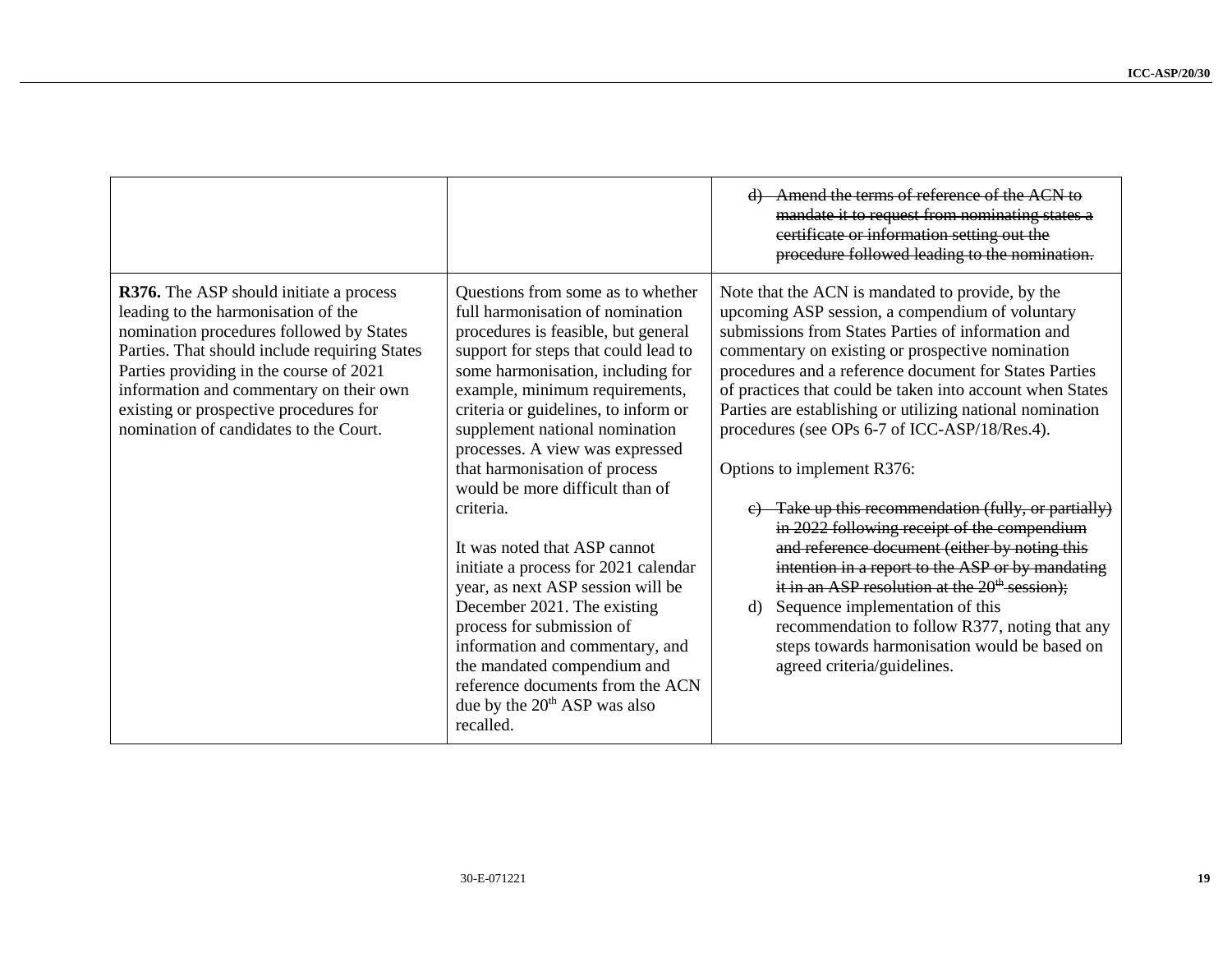| <b>R377.</b> In time for the election of Judges in<br>2023, the Working Group on Nomination and<br>election of Judges should compile a set of<br>criteria which should be applied in national-<br>level nomination processes along with<br>guidelines on the conduct of the nomination<br>process. | General support, but see reactions<br>for R376 above. Question about<br>whether this is feasible and in<br>conformity with the Rome Statute.                                                                                | Options to implement R377:<br>Mandate the Review of the Procedure for the<br>Nomination and Election of Judges to compile a<br>set of criteria which should be applied in<br>national level nomination processes and<br>guidelines on the conduct of the nomination<br>process to be published in the intersessional<br>period (i.e. at a date TBC in 2022).<br>d) Mandate the Review of the Procedure for the<br>Nomination and Election of Judges to consider<br>in 2022, whether to compile a set of criteria to be<br>applied in national-level nomination processes<br>along with guidelines on the conduct of the<br>nomination process, including for publication<br>during the intersessional period before the<br>$21st$ session, in light of the documents to be<br>provided by the ACN before the 20 <sup>th</sup> session<br>(compendium of information and reference<br>document). |
|----------------------------------------------------------------------------------------------------------------------------------------------------------------------------------------------------------------------------------------------------------------------------------------------------|-----------------------------------------------------------------------------------------------------------------------------------------------------------------------------------------------------------------------------|-------------------------------------------------------------------------------------------------------------------------------------------------------------------------------------------------------------------------------------------------------------------------------------------------------------------------------------------------------------------------------------------------------------------------------------------------------------------------------------------------------------------------------------------------------------------------------------------------------------------------------------------------------------------------------------------------------------------------------------------------------------------------------------------------------------------------------------------------------------------------------------------------|
| R378. States Parties should accord utmost<br>respect to the assessments in the ACN report<br>and should not cast their votes in a way that is<br>inconsistent with any aspect of an assessment.                                                                                                    | Agreement that ACN report should<br>be accorded utmost respect, but<br>questions about whether latter part<br>of recommendation is<br>implementable (i.e. because of the<br>effects of the minimum voting<br>requirements). | Options to implement R378:<br>e) Treat recommendation as one for States Parties<br>to implement directly when they cast votes.<br>d) Implement through an ASP resolution, e.g.:<br><b>Encourages States Parties to accord utmost</b>                                                                                                                                                                                                                                                                                                                                                                                                                                                                                                                                                                                                                                                            |